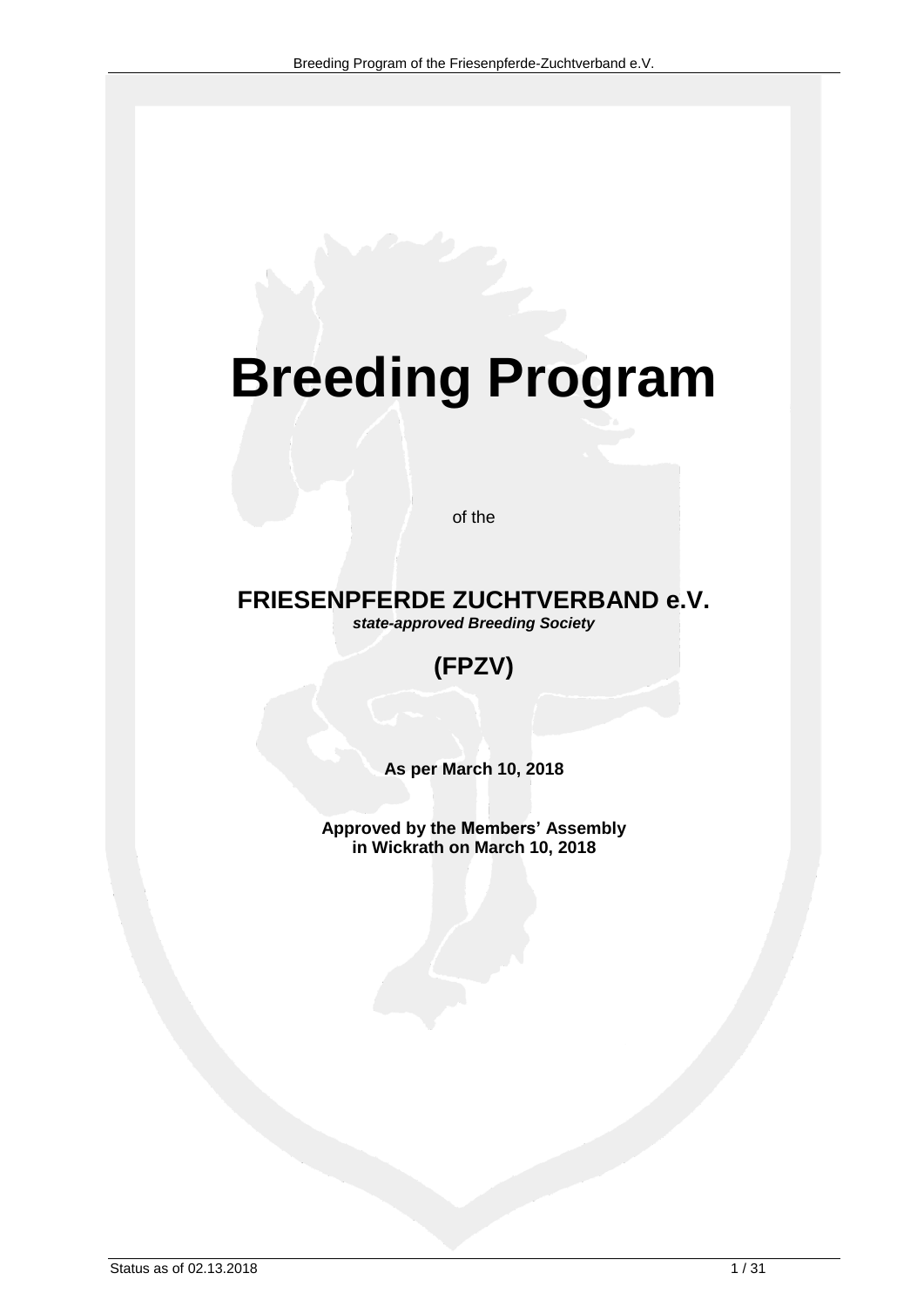## **Table of Content**

| 1.  |                                                                           |  |
|-----|---------------------------------------------------------------------------|--|
| 2.  |                                                                           |  |
| 3.  |                                                                           |  |
| 4.  |                                                                           |  |
| 5.  |                                                                           |  |
| 6.  |                                                                           |  |
| 7.  |                                                                           |  |
| 8.  |                                                                           |  |
| 9.  |                                                                           |  |
|     |                                                                           |  |
|     |                                                                           |  |
|     |                                                                           |  |
|     |                                                                           |  |
|     |                                                                           |  |
|     |                                                                           |  |
|     |                                                                           |  |
|     |                                                                           |  |
|     |                                                                           |  |
|     |                                                                           |  |
|     |                                                                           |  |
|     |                                                                           |  |
|     |                                                                           |  |
| 10. |                                                                           |  |
|     |                                                                           |  |
|     |                                                                           |  |
|     | (10.1.2) Minimum information to be included in the evidence of pedigree16 |  |
|     |                                                                           |  |
|     |                                                                           |  |
|     |                                                                           |  |
| 11. |                                                                           |  |
|     |                                                                           |  |
|     |                                                                           |  |
|     |                                                                           |  |
|     |                                                                           |  |
|     |                                                                           |  |
|     |                                                                           |  |
|     |                                                                           |  |
|     |                                                                           |  |
|     |                                                                           |  |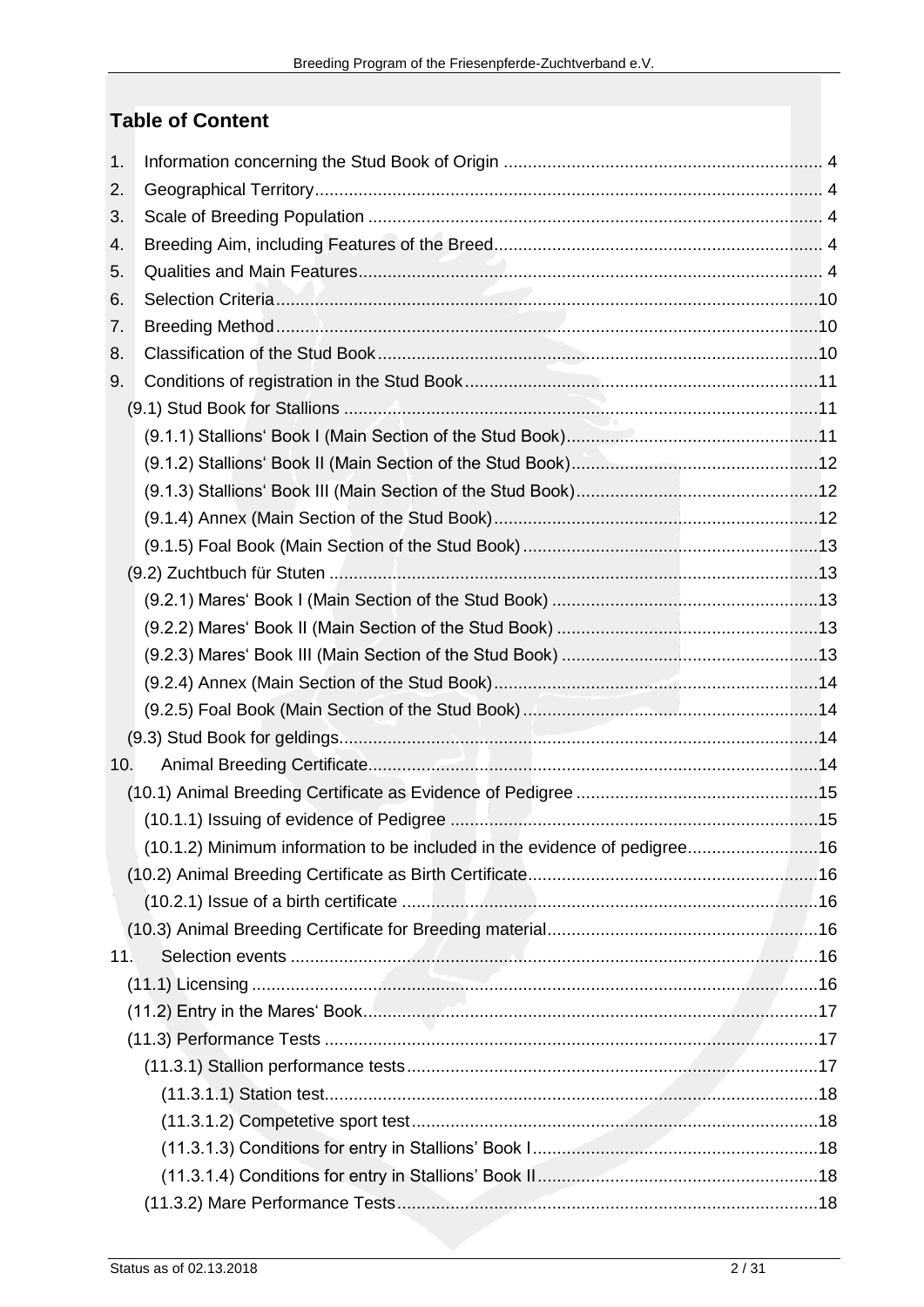|     | (11.3.2.1) Station and Cross-Country Test (also applicable for stallions without          |  |
|-----|-------------------------------------------------------------------------------------------|--|
|     | (11.3.2.2) Competetive Sport Test (also applicable for stallions without performance test |  |
| 12. |                                                                                           |  |
| 13. |                                                                                           |  |
|     |                                                                                           |  |
|     |                                                                                           |  |
|     |                                                                                           |  |
| 14. | Consideration of Health Features and Genetic Defects or Anomalies20                       |  |
| 15. |                                                                                           |  |
| 16. |                                                                                           |  |
| 17. |                                                                                           |  |
|     |                                                                                           |  |
|     |                                                                                           |  |
|     |                                                                                           |  |
|     |                                                                                           |  |
|     |                                                                                           |  |
|     |                                                                                           |  |
|     |                                                                                           |  |
|     | (17.5.1) Mandatory examinations for registration in Stallions' Book I, II and III. 21     |  |
|     | (17.5.2) Transitional rules for performance tested stallions and their descendants21      |  |
|     |                                                                                           |  |
|     |                                                                                           |  |
|     | (17.7) Excerpt from the original text of HET FRIESCH PAARDEN-STAMBOEK 2008 25             |  |
|     |                                                                                           |  |
|     |                                                                                           |  |
|     |                                                                                           |  |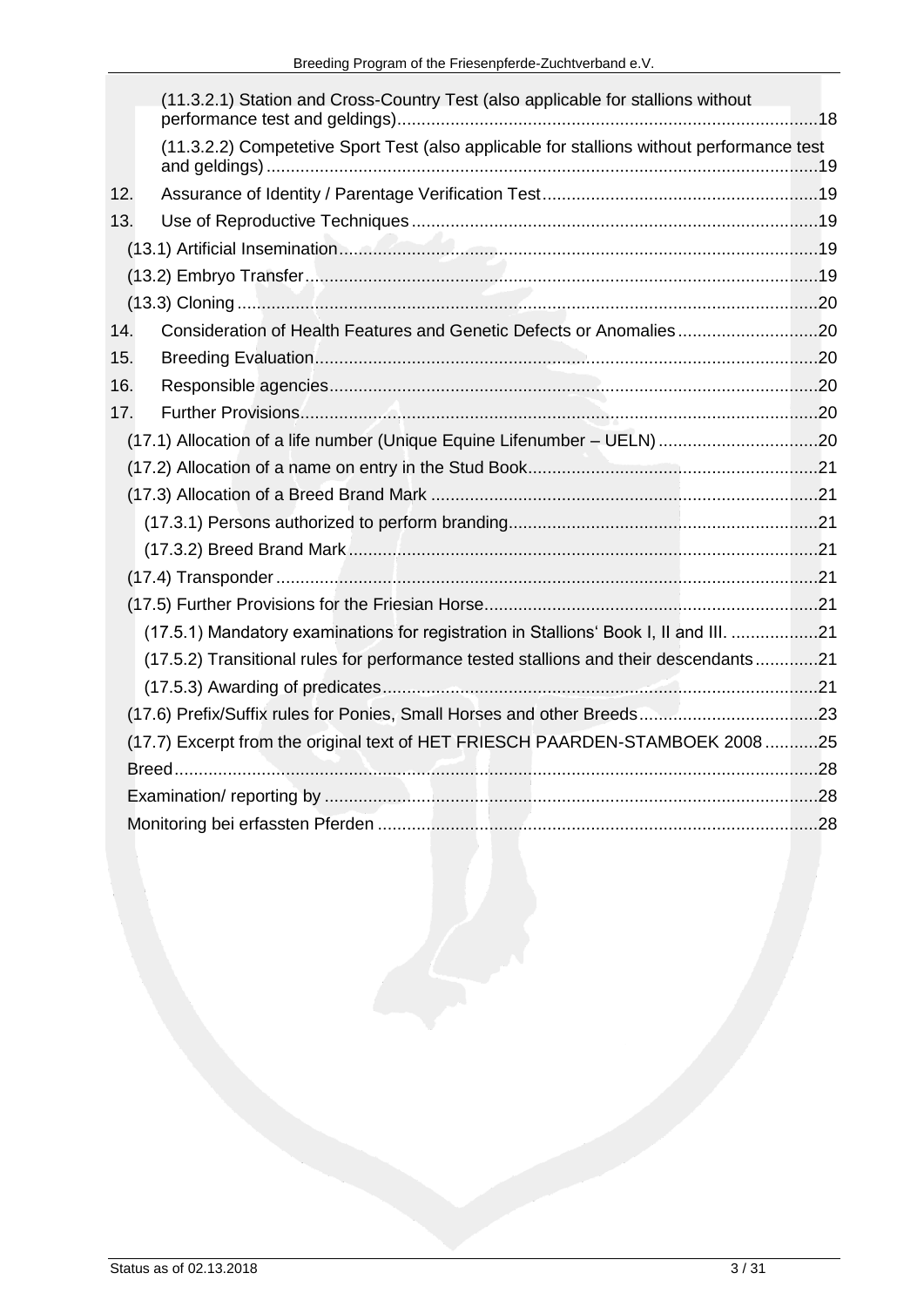## **Breeding Program of FPZV for the Friesian breed**

## <span id="page-3-0"></span>**1. Information concerning the Stud Book of Origin**

The Stud Book of Origin for the Friesian breed is kept, in accordance with the provisions of EU law, by the royal association Het Friesch Paardenstamboek (KFPS), Oprijlaan 1, 9205 BZ Drachten, Netherlands. The Society keeps the daughter Stud Book and complies with the principles of the Breeding Society of Origin, as provided on www.kfps.nl.

## <span id="page-3-1"></span>**2. Geographical Territory**

The geographical territory in which the FPZV conducts its Breeding Program includes: **Austria Belgium** Columbia Federal Republic of Germany Italy Sweden United States of America (USA)

## <span id="page-3-2"></span>**3. Scale of Breeding Population**

The scale of the population amounts to (valid 01.01.2018): Mares: 205 Stallions: 41

## <span id="page-3-3"></span>**4. Breeding Aim, including Features of the Breed**

The breeding program includes all measures suitable for achieving breeding progress and thus improvements to features of the breed with regards to the respective breeding aim. *The Friesian Horse is a noble, correct horse, and in its versatility suitable as a riding and driving horse.*

## <span id="page-3-4"></span>**5. Qualities and Main Features**

| <b>Breed</b>            | <b>Friesian Horse</b>                                                                                                                                                                                                                                                                                                           |
|-------------------------|---------------------------------------------------------------------------------------------------------------------------------------------------------------------------------------------------------------------------------------------------------------------------------------------------------------------------------|
| Origin                  | <b>Netherlands</b>                                                                                                                                                                                                                                                                                                              |
| <b>Colors</b>           | Exclusively black-colored.                                                                                                                                                                                                                                                                                                      |
| <b>Markings</b>         | White markings are allowed on the face of a mare, provided<br>that the markings do not exceed 3 cm and are not located<br>below the eye line. White markings elsewhere on the body<br>are not allowed, neither for mares nor stallions.                                                                                         |
| Coat                    | Long and full mane, full tail luxurious feathers.                                                                                                                                                                                                                                                                               |
| <b>Build</b><br>General | A harmoniously, functionally, evenly, and upwardly built<br>horse with a long forearm and not too heavy in the body. The<br>horse is placed in a rectangle with a ratio between front end,<br>middle section, and hind end reflecting 1:1:1.                                                                                    |
| Head                    | A small, expressive and noble head with eyes placed far<br>apart and large nostrils. The nose line is ideally slightly con-<br>cave. The jaw bones are light, and the length of the opening<br>of the mouth long. The eyes are large and clear. The small,<br>attentive ears are slightly inclined to each other at their tips. |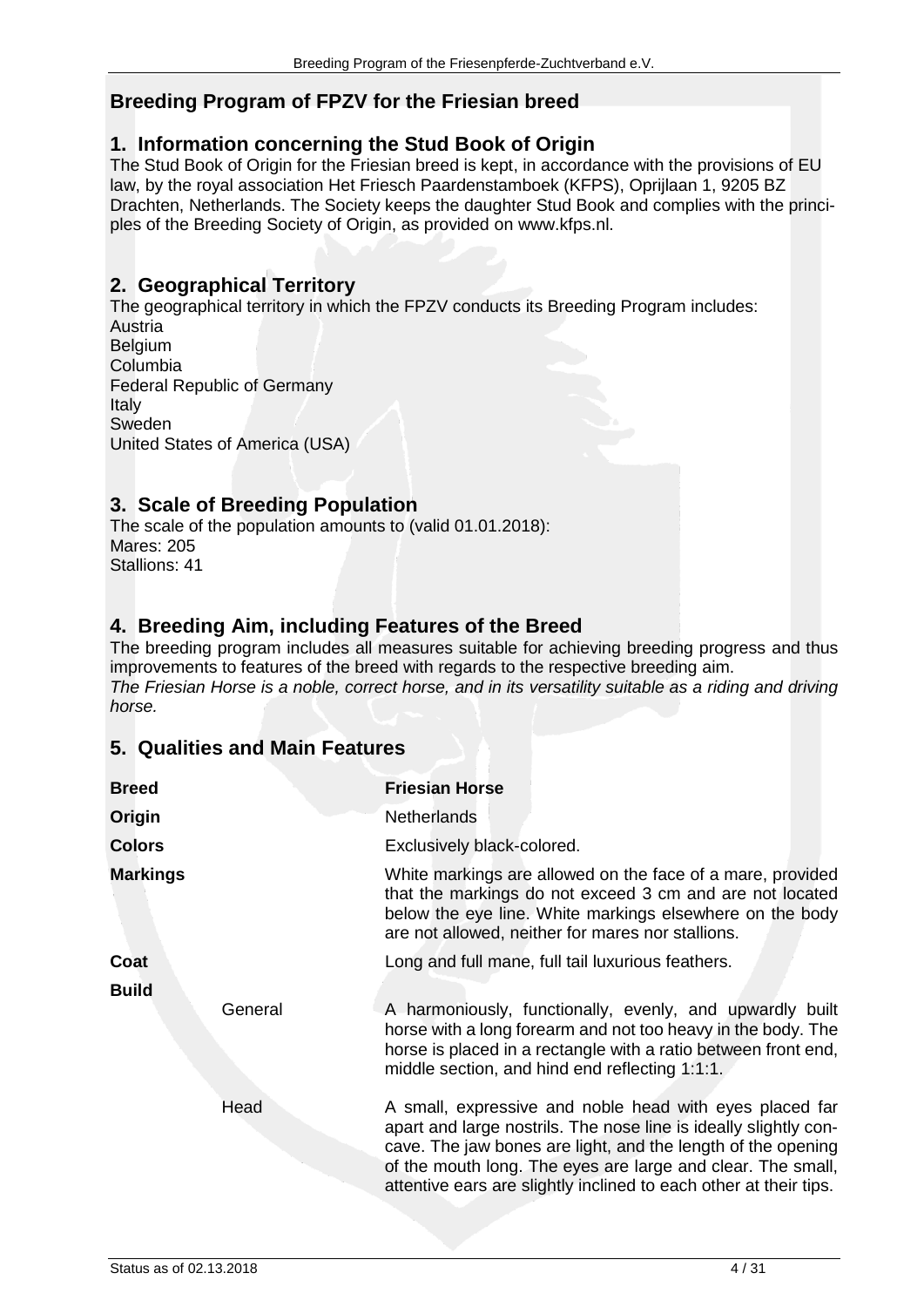|                 | <b>Body</b> | The poll is long (hand-width) with a flowing connection to<br>the neck and a good wide-open throatlatch. A long neck<br>with good upper neck muscles, forming a slight curvature.<br>The neck comes high out of the chest and has a flowing<br>connection with the withers. The shoulder is long and slop-<br>ing (an angle with a horizontal line between 45 and 50 de-<br>grees). The angle of the chest (point of shoulder) has to be<br>minimally 90 degrees. The ribs are long and curved. The<br>high withers flow smoothly into the back.<br>The back is strong and muscled (not tight or weak). The<br>back has a flowing connection with the withers and loins.<br>The length of the back is proportionate to the length of the<br>front end and hindquarters.<br>The loins are strong (not tight or sunken), broad and mus-<br>cled, and flow smoothly into the croup.<br>The croup is long (measured between the vertical lines of<br>the point of the hip and seat bone). It is slightly sloping and<br>muscled. The gaskin muscle is long and developed. |
|-----------------|-------------|-----------------------------------------------------------------------------------------------------------------------------------------------------------------------------------------------------------------------------------------------------------------------------------------------------------------------------------------------------------------------------------------------------------------------------------------------------------------------------------------------------------------------------------------------------------------------------------------------------------------------------------------------------------------------------------------------------------------------------------------------------------------------------------------------------------------------------------------------------------------------------------------------------------------------------------------------------------------------------------------------------------------------------------------------------------------------|
|                 | Frame       | The front legs are as seen from the front placed perpendicu-<br>larly with a hoof width in between. As seen from the side the<br>front leg is perpendicular through the fetlock joints. The fore-<br>arm and the cannon are long. The fetlock joints are oval and<br>dry as seen from the side. The hind legs are straight (parallel)<br>as seen from behind. As seen from the side the angle of the<br>hock is between 145 and 150 degrees. The gaskin is well-<br>muscled. The hock is dry, hard, and well-developed (broad<br>and deep). The fetlock joints are oval and dry as seen from<br>the side. The pasterns are long and flexible. The front pas-<br>terns have an angle with the ground of 45 to 50 degrees. The<br>hind pasterns have an angle with the ground of 50 to 55 de-<br>grees.<br>The feet are of good size and well-shaped, even, and befit-<br>ting the horse. The feet are wider in front than behind.                                                                                                                                      |
| <b>Movement</b> | Walk        | The walk is roomy and a pure 4-beat. The legs are straight<br>in walk as seen from the front and behind. The hind leg<br>shows bend in the hock and is powerfully and well placed<br>under the body. The hind leg moves the foreleg, which is<br>moved forward with room and lots of freedom in the shoulder.                                                                                                                                                                                                                                                                                                                                                                                                                                                                                                                                                                                                                                                                                                                                                         |
|                 | Trot        | The trot is a pure 2-beat. The hind leg is powerfully and well<br>placed under the body and shows with good bend in the<br>hock. The front leg shows knee action and is well placed for-<br>ward. The trot is characterized by suppleness and a long mo-<br>ment of suspension. The horse shows good balance and<br>rises in the front with an elevated neck. As seen from the<br>front and the back the legs need to be straight.                                                                                                                                                                                                                                                                                                                                                                                                                                                                                                                                                                                                                                    |
|                 | Canter      | The canter is a pure 3-beat. The canter is roomy with a front<br>leg that reaches forward and the inside leg carrying. The can-<br>ter is upward and shows a long moment of suspension, lots<br>of suppleness, and balance.                                                                                                                                                                                                                                                                                                                                                                                                                                                                                                                                                                                                                                                                                                                                                                                                                                           |
|                 |             |                                                                                                                                                                                                                                                                                                                                                                                                                                                                                                                                                                                                                                                                                                                                                                                                                                                                                                                                                                                                                                                                       |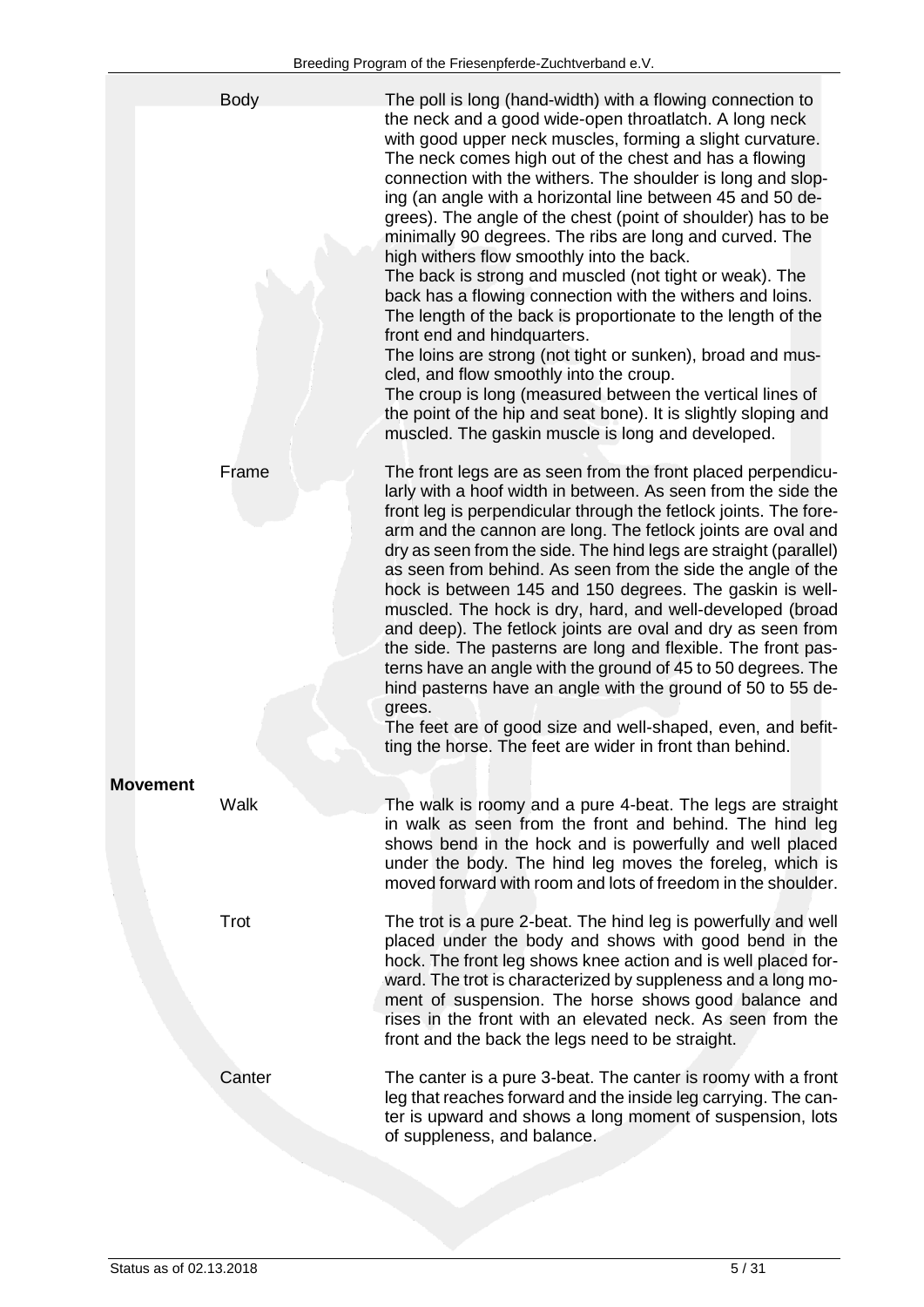|            | <b>Inner Qualities, Disposition, Health</b> |                                                                                                                                                                                                                                                                                                                                                                                                                         |
|------------|---------------------------------------------|-------------------------------------------------------------------------------------------------------------------------------------------------------------------------------------------------------------------------------------------------------------------------------------------------------------------------------------------------------------------------------------------------------------------------|
|            | Character                                   | A sociable, with a flawless character, uncomplicated, calm<br>and reliable horse that is ideal for riding and driving sports.<br>Its strength of character and its balanced temperament<br>should be recognizable.                                                                                                                                                                                                      |
|            | Health                                      | Robust health, good physical and mental resilience, good fer-<br>tility and absence of hereditary defects. It is particularly im-<br>portant to ensure that no luxating patella exists.                                                                                                                                                                                                                                 |
| <b>Use</b> |                                             | Noble, correct horse, in its versatility suitable as a riding and<br>driving horse. This does not imply that each horse must show<br>talents for all disciplines to the same degree. The breeding<br>aims allow for specializations without the need to introduce<br>separate types of breeds. The breeding aim description for<br>the exterior and movement is universally applicable for all<br>disciplines and uses. |
|            |                                             |                                                                                                                                                                                                                                                                                                                                                                                                                         |
|            |                                             |                                                                                                                                                                                                                                                                                                                                                                                                                         |
|            |                                             |                                                                                                                                                                                                                                                                                                                                                                                                                         |
|            |                                             |                                                                                                                                                                                                                                                                                                                                                                                                                         |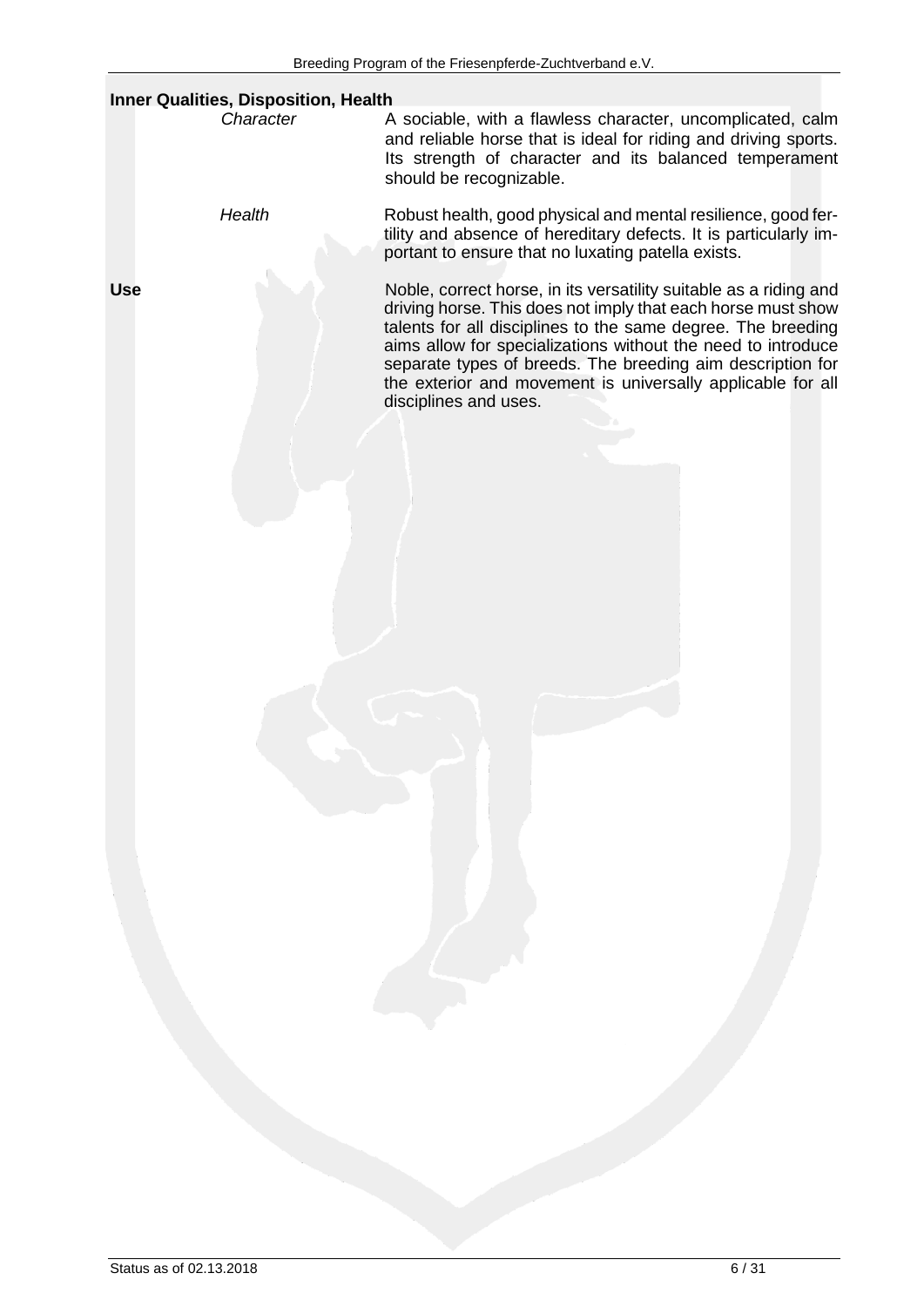## **Breeding aim description according to the Stud Book of Origin**

*Source: Official KFPS website. (2018). Breeding Goal. [online] Available at: http://english.kfps.nl/Breeding/Breedinginformation/Breedinggoal.aspx [Accessed 09.27.2018].*

*A functionally and harmoniously built and usable horse that has the Friesian breed characteristics, is healthy and vital, and has aptitude to perform in the sport.*

*The breeding goal consists of various aspects that can be subdivided into:*

*1) exterior and movement,*

*2) use, and*

*3) vitality and health.*

*The sub elements of these aspects are reflected in the breeding program by selection criteria. The breeding goal below needs to be seen as the description of the breed characteristics, as described in decree 92/353/EEG, pint 3, part b), second hyphen of the addendum.*

*1. Exterior and movement*

*Breed characteristics*

*General*

*A horse that by its characteristic front, abundance of hair, black colour, and roomy, elevated gaits (knee action) makes a luxurious and proud impression.*

*Head*

*A small, expressive, noble head, in which the eyes are placed far apart. The nosal bone is preferably a bit dished. Large nostrils. The jaws are light and the lenght of the opening of the mouth long. The eyes are large and clear. The small, attentive ears point lightly towards each other. Neck*

*The long neck and poll together form a lightly upwards sloping line. The neck shows much elevation.*

*Hair*

*The Friesian horse has an abundance of hair in the form of mane, tail, and feathers. Colour*

*The colour of all hair is black. White markings are allowed on the face if they do not exceed 3.2 cm and are not located below the eye line. White markings elsewhere on the body of the horse are not allowed.*

*Build*

*General*

*A harmoniously, functionally, evenly, and upwardly built horse with a long forearm and not too heavy in the body. The horse is placed in a rectangle with a ratio between front end, middle section, and hind end reflecting 1:1:1.*

*Head/neck connection*

*a. Poll*

 *The poll is long (hand-width) with a flowing connection to the neck.*

*b. The throatlatch*

 *The throatlatch has an open underline with room at the throat.*

*Neck*

*The neck is long with good upper musculature, which creates a light curvature. The neck comes high out of the chest and has a flowing connection with the withers.*

*Shoulder*

*The shoulder is long and sloping (an angle with a horizontal line between 45 and 50 degrees). The angle of the chest has to be minimally 90 degrees.*

*Rib cage*

*The ribs are long and curved.*

*Withers*

*The high withers flow smoothly into the back.*

*Back*

*The back is strong and muscled (not tight or weak). The back has a flowing connection with the withers and loins. The length of the back is proportionate to the length of the front end and hindquarters.*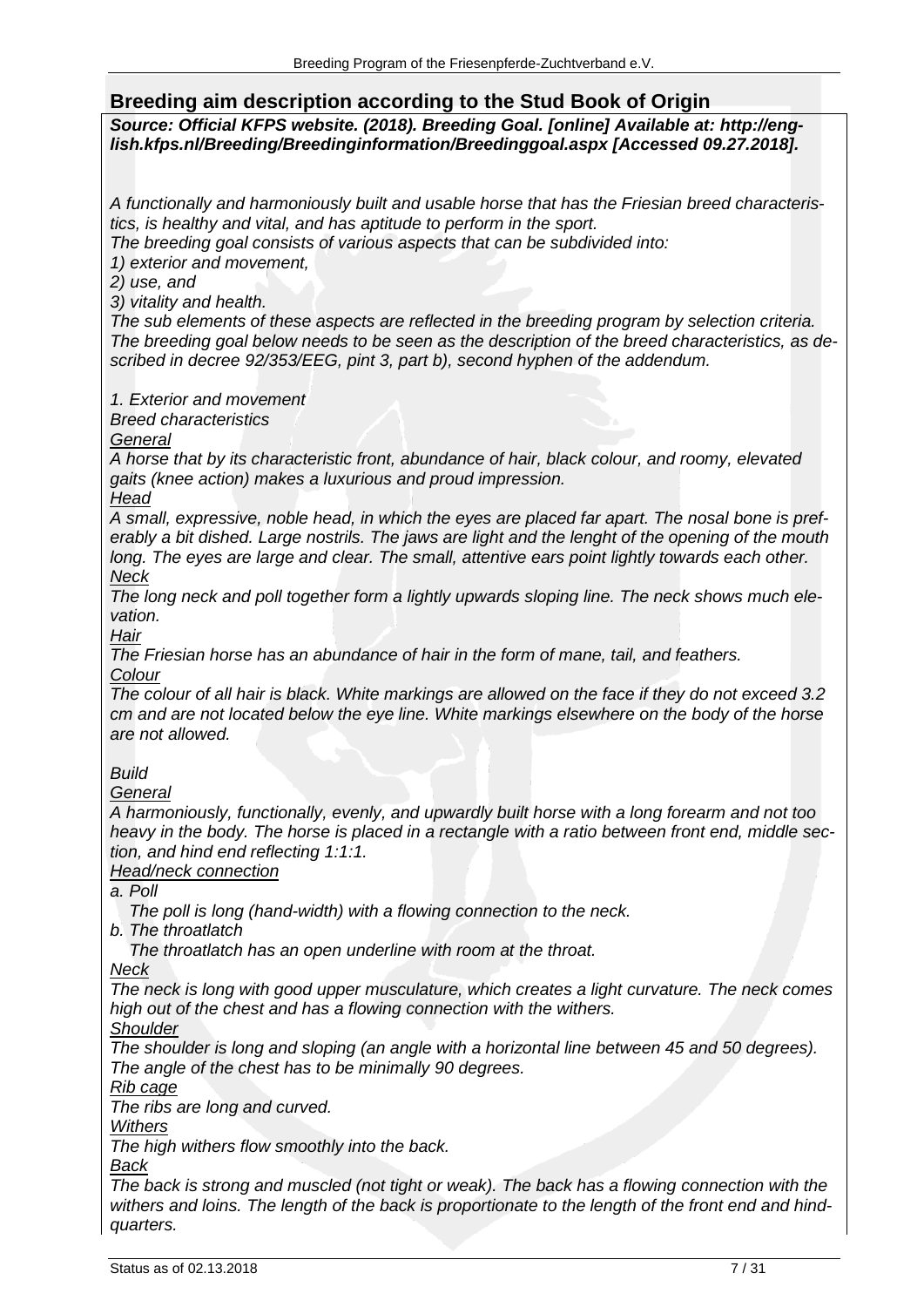#### *Loins*

*The loins are strong (not tight or sunken), broad and muscled, and flow smoothly into the croup. Croup*

*The croup is long (measured between the vertical lines of the point of the hip and seat bone). It is lightly sloping and muscled.*

#### *Gaskin muscle*

*The gaskin muscle is long and developed.*

#### *Legs*

The front legs are as seen from the front placed perpendicularly with a hoof width in between. *As seen from the side the front leg is perpendicular through the fetock joints. The forearm and the cannon are long. The fetlock joints are oval and dry as seen from the side.*

*The hind legs are straight (parallel) as seen from behind. As seen from the side the angle of the*  hock is between 145 and 150 degrees. The gaskin is well-muscled. The hock is dry, hard, and *well-developed (broad and deep). The fetlock joints are oval and dry as seen from the side. The pasterns are long and flexible. The front pasterns have an angle with the ground of 45 to 50* 

*degrees. The hind pasterns have an angle with the ground of 50 to 55 degrees.*

*The feet are of good size and well-shaped, even, and befitting the horse. The feet are wider in front than behind.*

#### *Movement*

*Walk*

*The walk is roomy and a pure 4-beat. The legs are straight in walk as seen from the front and behind.*

*The hind leg shows bend in the hock and is powerfully and well placed under the body. The hind leg moves the foreleg, which is moved forward with room and lots of freedom in the shoulder. Trot*

*The trot is a pure 2-beat. The hind leg is powerfully and well placed under the body and shows with good bend in the hock.*

*The front leg shows knee action and is well placed forward.*

*The trot is characterized by suppleness and a long moment of suspension. The horse shows good balance and rises in the front with an elevated neck. As seen from the front and the back the legs need to be straight.*

#### *Canter*

*The canter is a pure 3-beat. The canter is roomy with a front leg that reaches forward and the inside leg carrying. The canter is upward and shows a long moment of suspension, lots of suppleness, and balance.*

#### *2.Use*

*The purpose of use of the Friesian horse varies from recreational use to participation at the highest levels of competition sport. The disciplines in which the Friesian horse is used are:*

- *• Show driving*
- *• Dressage under saddle*
- *• Driving*
- *• Combined driving*
- *• Endurance*

*The objective is to improve the aptitude for sport in all uses. Condition for this is that the easy character of the Friesian horse is maintained, which will continue to keep the Friesian horse an exceptional horse for recreational use.*

*As a utility horse the Friesian horse is a very versatile horse. This does not mean however, that each horse must display aptitude for all disciplines to the same degree. Within the breeding goal there is room for specialization without the need to diversify into different breeding types. The breeding goal description for exterior and movement is universal for all disciplines and use.*

*The (added) value of the Friesian horse in sport consists of the combination of the following characteristics:*

- *- Easy to use and work with*
- *- Eager to learn and intelligent*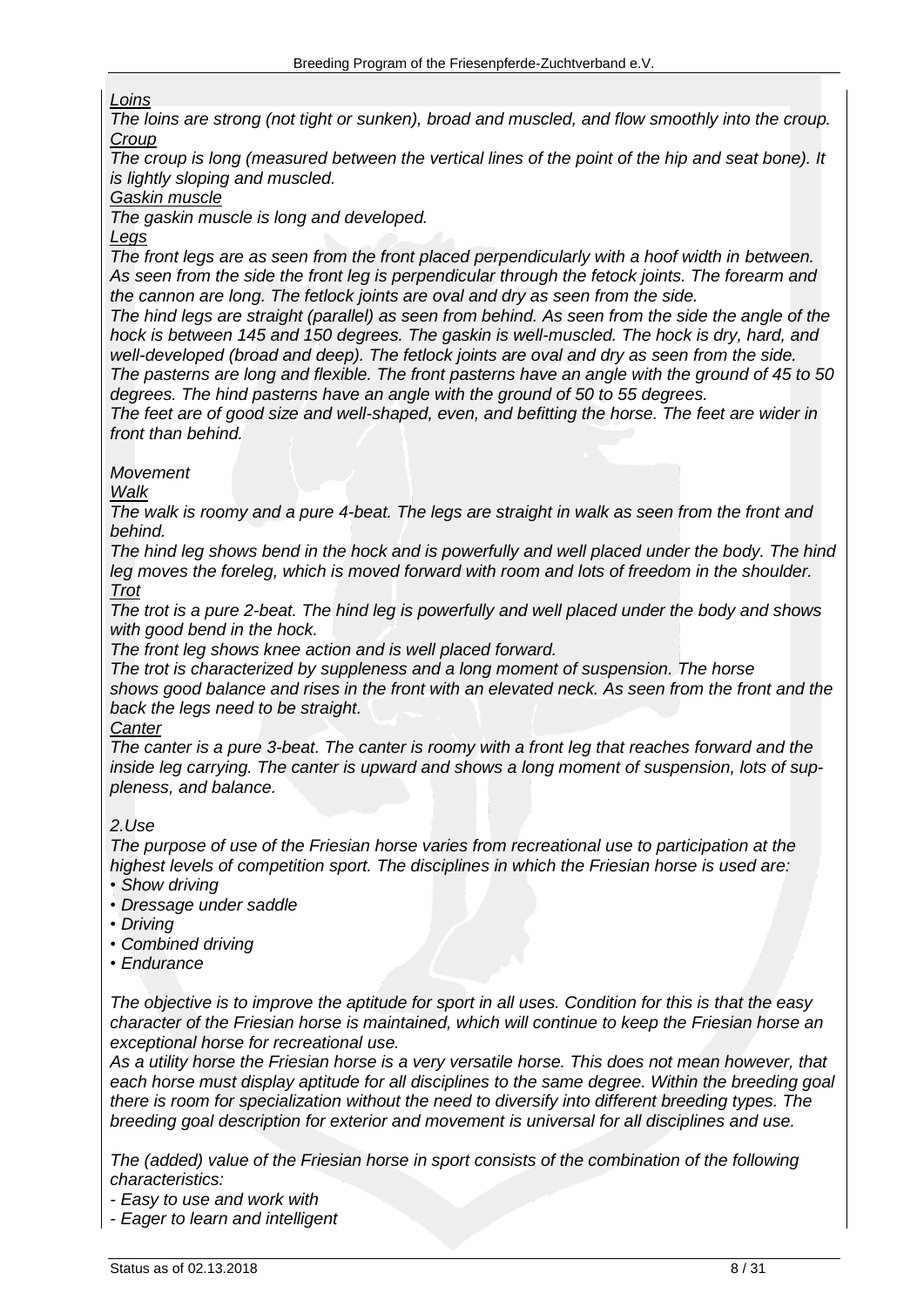- *- Impressive and elegant*
- *- versatile*

*In order to improve the position of the Friesian horse in the sport, high demands are placed on the following characteristics which together determine the aptitude for sport:*

- *- Movement*
- *- Exterior (build)*
- *- Stamina*
- *- Character (willingness to work and sociable)*
- *- Durability*
- *- Healthy*

*3. Vitality and health:*

*With the breeding of Friesian horses high demands are placed on the following characteristics that together determine vitality and health:*

- *• vitality (durable and healthy)*
- *• fertility (stallions and mares)*
- *• no hereditary defects*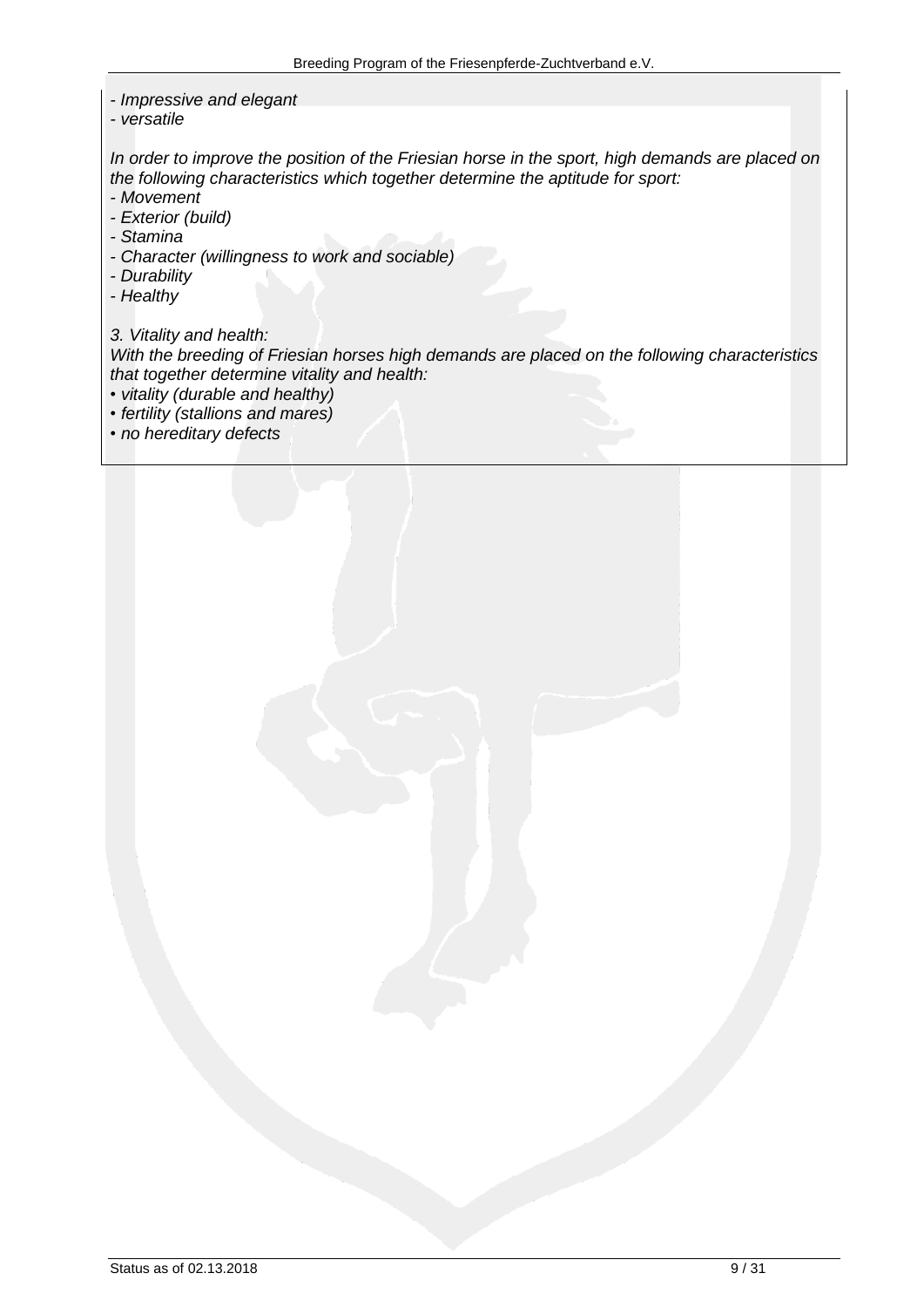## <span id="page-9-0"></span>**6. Selection Criteria**

For entry in the Stud Books (except Foal Book) the following external appearance criteria will be evaluated under consideration of the sequence of movement (performance test external appearance).

#### **Registration criteria:**

- 1. Type (breed and sex -related type) and development
- 2. Quality of the conformation
- 3. Frame
- 4. Walk
- 5. Trot
- 6. Canter

The overall score is calculated based on the partial scores "exterior" (arithmetic mean of the first three criteria) and "basic gaits" (arithmetic mean of the weighted scores, walk (x 1.2), trot (x 1.0) and canter (x 0.8)). The partial score "exterior" is weighted at 40, the partial score "basic gaints" at 60% when calculating the overall score. The overall score is rounded to a single decimal point. The evaluation is carried out in full/half scores according to the system provided by the Statutes under article B.15 (Fundamental Provisions concerning the Evaluation of Breeding Horses).

Additional selection criteria:

- 1) Health
- 2) Inner qualities
- 3) Riding or driving disposition

## <span id="page-9-1"></span>**7. Breeding Method**

The Stud Book of the Friesian Horse is closed. Pure breeding is the applied breeding method. Only horses entered in the Main Section of the Stud Book (except Foal Book and Annex) participate in the breeding program.

## <span id="page-9-2"></span>**8. Classification of the Stud Book**

The Main Section for Stallions is classified into the divisions

- Stallions' Book I,
- Stallions' Book II
- Stallions' Book III
- Annex and
- Foal Book.

The Main Section for Mares is classified into the divisions

- Mares' Book I,
- Mares' Book II
- Mares' Book III
- Annex and
- Foal Book.

|                          | <b>Sex</b>                  |                         |
|--------------------------|-----------------------------|-------------------------|
| <b>Section</b>           | <b>Stallions</b>            | <b>Mares</b>            |
|                          | Stallions' Book I (H I)     | Mares' Book I (S I)     |
|                          | Stallions' Book II (H II)   | Mares' Book II (S II)   |
| <b>Main Section (HA)</b> | Stallions' Book III (H III) | Mares' Book III (S III) |
|                          | Annex (A)                   | Annex (A)               |
|                          | Foal Book                   | Foal Book               |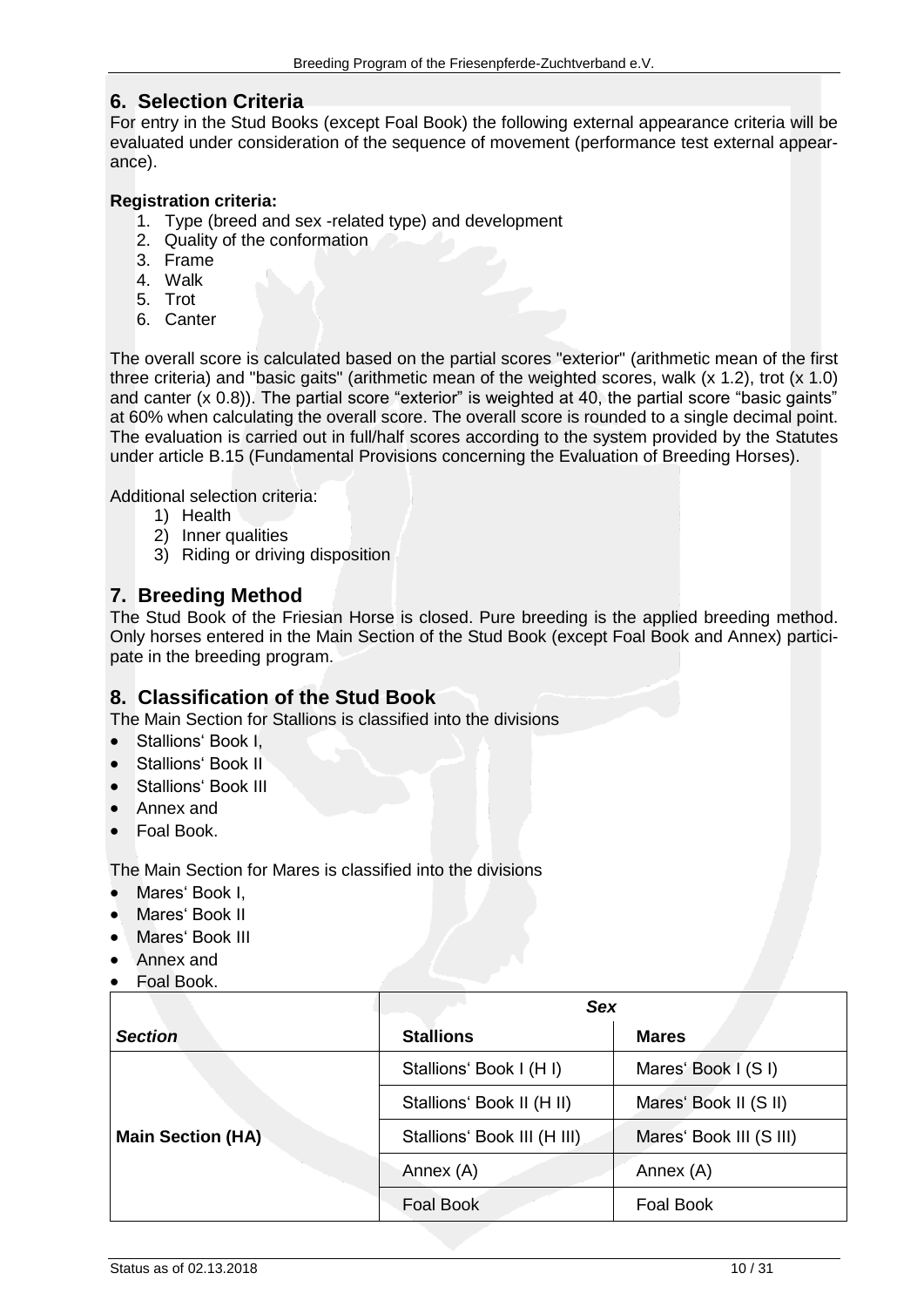## <span id="page-10-0"></span>**9. Conditions of registration in the Stud Book**

The provisions under B8 of the Statues are basic requirements for registration. Stallions and mares are only registered in the Stud Book if they have been identified, their genealogy has been determined according to the rules of the Stud Book and if the following criteria for registration are met. A horse of the Friesian breed registered in another Stud Book, must be entered in the appropriate Stud Book division for which it meets the criteria.

#### <span id="page-10-1"></span>**(9.1) Stud Book for Stallions**

#### <span id="page-10-2"></span>*(9.1.1) Stallions' Book I (Main Section of the Stud Book)*

Stallions are registered, upon written application, at the age of three at earliest, providing

- Their parents are registered in the Main Section (except Foal Book and Annex),
- Their pedigree on the sire's and dam's side has been confirmed by means of DNA profile,
- They have been presented for verification of identity,
- They achieved, at a stallion licensing event held by the Breeding Society, according to B.15 of the Statutes and according to (11.1) stallion licensing, an overall score of 7.5, whereby no single registration criteria was graded below 5.0,
- They, as three-year-olds, have a height to withers of at least 158cm or respectively as fouryear-olds of at least 160cm (stick-measure),
- They pass the mandatory veterinarian examination according to 17.5.1, the examination confirms suitability regarding breeding and health according to B.16 of the Statutes, they have no impairment of health according to list (Appendix 1),
- They achieved a weighted final score of 7.0 or above at a stallion station test according to 11.3.1.3, whereby no single registration criterion was graded below 5.0 or respectively can provide competition results for dressage or driving as described in 11.3.1.1.

Stallions with not allowed markings are not eligible for registration in Stallion's Book I.

Stallions that have not taken an own performance test are not qualified for registration until the test has been passed successfully. Stallions above the age of five are required to successfully pass a performance test before being qualified for stallion licensing. Registration of stallions in the Stallions' Book I by a Breeding Society, certified by animal breeding laws, is recognized, provided the stallions fulfil all criteria for registration.

All stallions registered in Stallions' Book I (Main Book) are required to be presented annually for the examination of physical development and for further updating on a stallion licensing event of the registration committee. The anew presentations also serves as an informational event for the breeders and allows for a direct comparison of the stallions.

An exemption from this rule is only granted by presenting a veterinary certificate at the stallion licensing event at the latest. Stallions under the age of 16, which were not presented at a stallion licensing event three times in a row (including certificates) are unregistered from Stallion's Book I and registered in Stallion's Book II. Stallions subsequently presented at a stallion licensing event will have their Stallions' Book I registration renewed. In exceptional duly substantiated cases a renewed registration may take place following an individual presentation of the horse at the breeders yard.

For all stallions the participation in competitive sport is desired.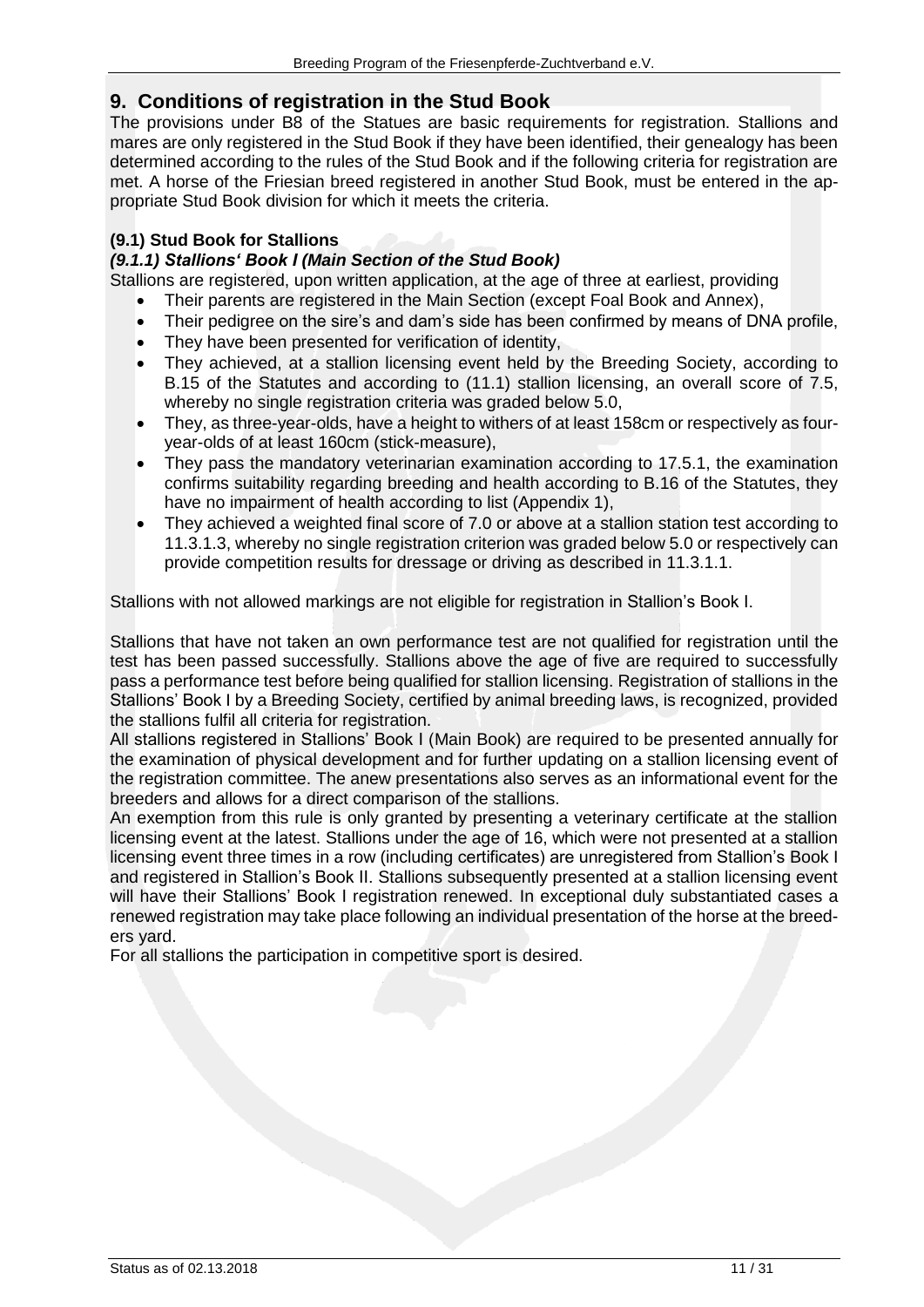#### <span id="page-11-0"></span>*(9.1.2) Stallions' Book II (Main Section of the Stud Book)*

Stallions are registered, upon written application, at the age of three at earliest, providing

- Their parents are registered in the Main Section (except Foal Book and Annex),
- Their pedigree on the sire's and dam's side has been confirmed by means of DNA profile,
- They have been presented for verification of identity,
- They, as three-year-olds, have a height to withers of at least 158cm or respectively as fouryear-olds of at least 160cm (stick-measure),
- They have been presented at a stallion licensing event of the breeding association according to (11.1) of the Breeding Program,
- They pass the mandatory veterinarian examination according to 17.5.1, the examination confirms suitability regarding breeding and health according to B.16 of the Statutes, they have no impairment of health according to list (Appendix 1),
- They achieved a weighted final score of 6.5 or above at a stallion station test according to 11.3.1.4, whereby no single registration criteria was graded below 5.0 or respectively can provide competition results for dressage or driving as described in § 34 Nr.2 ZBO.

Stallions with not allowed markings are not eligible for registration in Stallion's Book II.

#### <span id="page-11-1"></span>*(9.1.3) Stallions' Book III (Main Section of the Stud Book)*

Stallions are registered, upon written application, at the age of three at earliest, providing

- Their parents are registered in the Main Section (except Foal Book and Annex),
- Their pedigree on the sire's and dam's side has been confirmed by means of DNA profile.
- Their identity has been verified,
- They pass the mandatory veterinarian examination according to 17.5.1, the examination confirms suitability regarding breeding and health according to B.16 of the Statutes, they have no impairment of health according to list (Appendix 1).

Stallions with not allowed markings are not eligible for registration in Stallion's Book III.

Furthermore, the offspring of breeding horses registered in the Annex, can be registered, providing

- The ancestors of the breeding horse registered in the Annex were bred with horses registered in the Main Section (except Foal Book and Annex) for three generation,
- They have been presented for verification of identity,
- Their exterior was rated at a final score of 6.0 and above according to B.15 of the Statutes at a Society event (as a general rule), whereby no single registration criteria was graded below 5.0.
- They pass a veterinarian examination, according to B.16 of the Statutes, confirming suitability regarding breeding and health, they have no impairment of health according to list (Appendix 1),

#### <span id="page-11-2"></span>*(9.1.4) Annex (Main Section of the Stud Book)*

Stallions are registered, upon written application, at the age of three at earliest, providing

- Their parents are registered in the Stud Book of the breed and
- They do not meet the requirements for entry in Stallions' Book I, II and III.

Horses registered in the Foal Book, are registered automatically as soon as their offspring is registered.

Stallions with not allowed markings are eligible for registration in the Annex.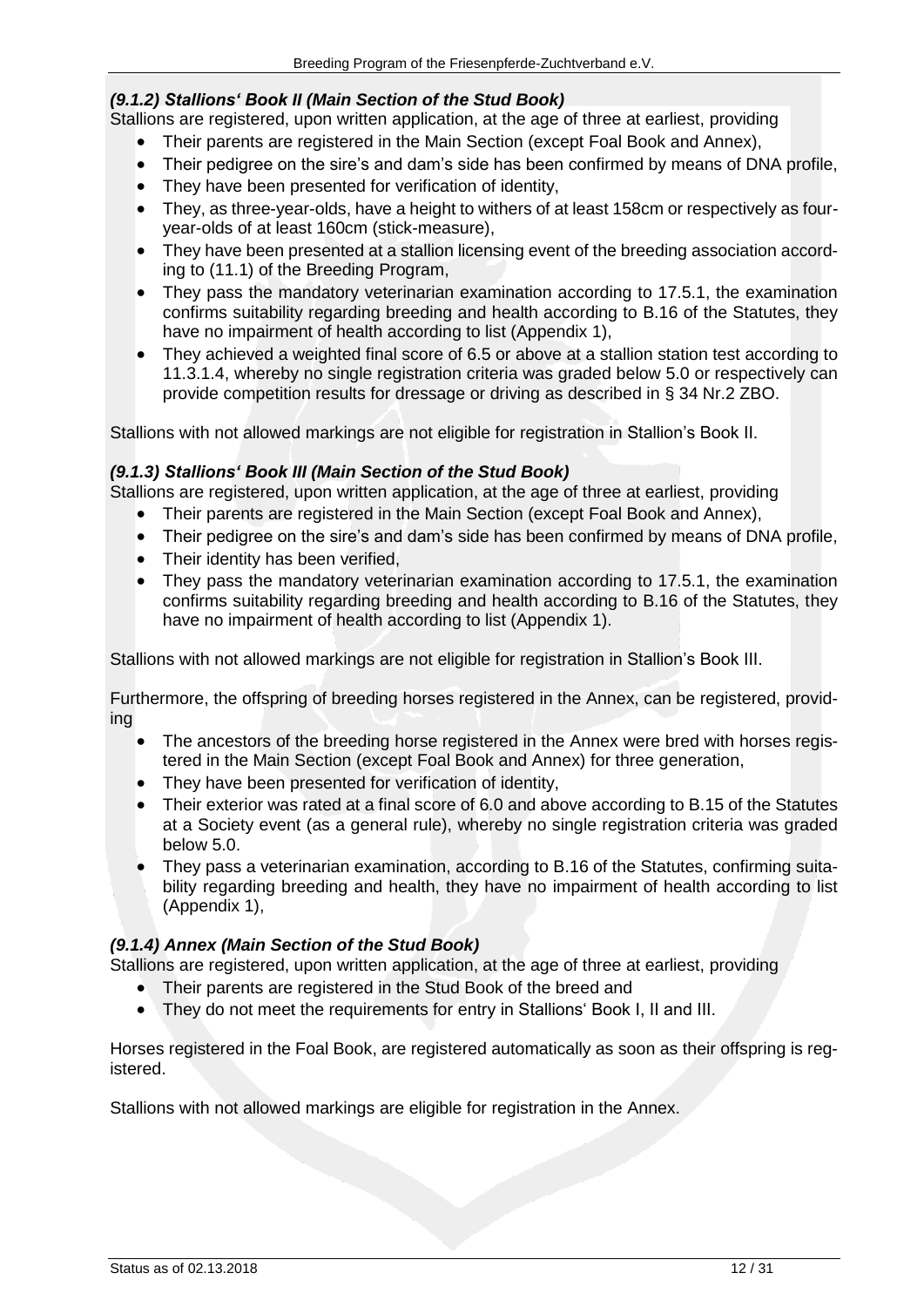#### <span id="page-12-0"></span>*(9.1.5) Foal Book (Main Section of the Stud Book)*

In the year of birth, all stallions are registered, providing

• Their parents are registered in the Stud Book of the breed.

#### <span id="page-12-1"></span>**(9.2) Stud Books for Mares**

#### <span id="page-12-2"></span>*(9.2.1) Mares' Book I (Main Section of the Stud Book)*

Mares are registered, upon written application, at the age of three at earliest, providing

- Their parents are registered in the Main Section (except Foal Book and Annex),
- They have been presented for verification of identity,
- They, as three-year-olds, have a height to withers of at least 154cm (stick-measure),
- Their exterior was rated at a final score of 6.5 and above according to B.15 of the Statutes and (11.2) entry in the Mares' Book, whereby no single registration criteria was graded below 5.0.
- They have no impairment of health according to list (Appendix 1).

Mares with not allowed markings are not eligible for registration in Mares' Book I.

#### <span id="page-12-3"></span>*(9.2.2) Mares' Book II (Main Section of the Stud Book)*

Mares are registered, upon written application, at the age of three at earliest, providing

- Their parents are registered in the Main Section (except Foal Book and Annex),
- They have been presented for verification of identity,
- They, as three-year-olds, have a height to withers of at least 154cm (stick-measure),
- Their exterior was rated at a final score of 5.5 and above according to B.15 of the Statutes and (11.2) entry in the Mares' Book, whereby no single registration criteria was graded below 5.0.
- They have no impairment of health according to list (Appendix 1).

Mares with not allowed markings are not eligible for registration in Mares' Book II.

#### <span id="page-12-4"></span>*(9.2.3) Mares' Book III (Main Section of the Stud Book)*

Mares are registered, upon written application, at the age of three at earliest, providing

- Their parents are registered in the Main Section (except Foal Book and Annex),
- They have been presented for verification of identity,
- They, as three-year-olds, have a height to withers of at least 154cm (stick-measure),
- They have no impairment of health according to list (Appendix 1).

Mares with not allowed markings are eligible for registration in Mares' Book III.

Furthermore, the offspring of breeding horses registered in the Annex, can be registered, providing

- The ancestors of the breeding horse registered in the Annex were bred with horses registered in the Main Section (except Foal Book and Annex) for two generations,
- They have been presented for verification of identity,
- Their exterior was rated at a final score of 6.5 and above according to B.15 of the Statutes at a Society event (as a general rule), whereby no single registration criteria was graded below 5.0.
- They have no impairment of health according to list (Appendix 1).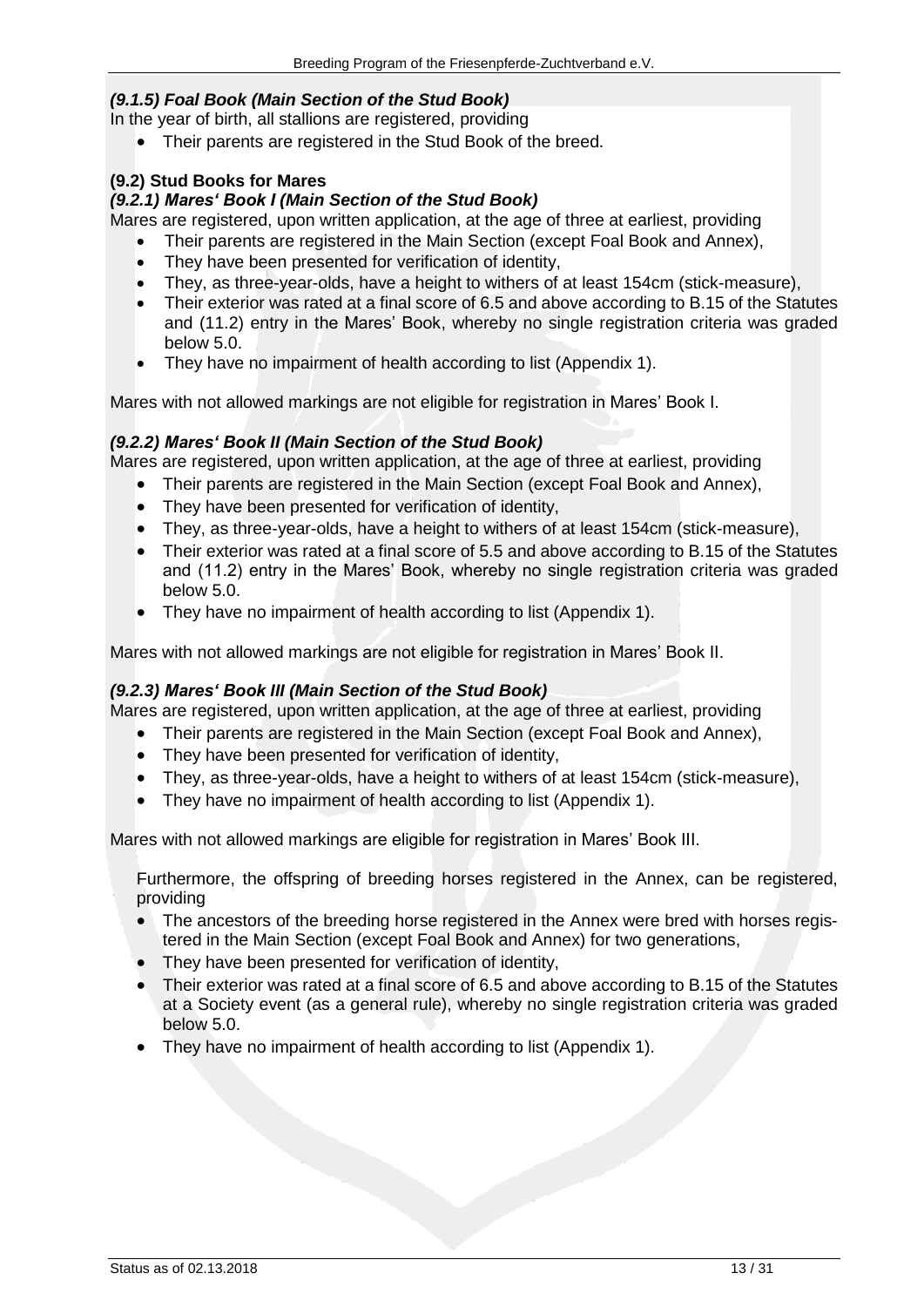#### <span id="page-13-0"></span>*(9.2.4) Annex (Main Section of the Stud Book)*

Mares are registered, at the age of three at earliest, providing

- Their parents are registered in the Stud Book of the breed and
- They do not meet the requirements for entry in Mares' Book I, II and III.

Horses registered in the Foal Book, are registered automatically as soon as their offspring is registered.

#### <span id="page-13-1"></span>*(9.2.5) Foal Book (Main Section of the Stud Book)*

In the year of birth every mare is registered, providing

• Their parents are registered in the Stud Book of the breed.

#### <span id="page-13-2"></span>**(9.3) Stud Book for geldings**

Geldings are registered, upon written application, at the age of three at earliest, providing

- Their parents are registered in the Main Section (except Foal Book and Annex),
- They have been presented for verification of identity,
- They, as three-year-olds, have a height to withers of at least 154cm (stick-measure),
- Their exterior was rated at a final score of 5.5 and above according to B.15 of the Statutes and (11.2) entry in the Mares' Book, whereby no single registration criteria was graded below 5.0.
- They have no impairment of health according to list (Appendix 1).

## <span id="page-13-3"></span>**10. Animal Breeding Certificate**

Animal breeding certificates for foals are issued according to the fundamental principles B.9 of the Statutes and as follows.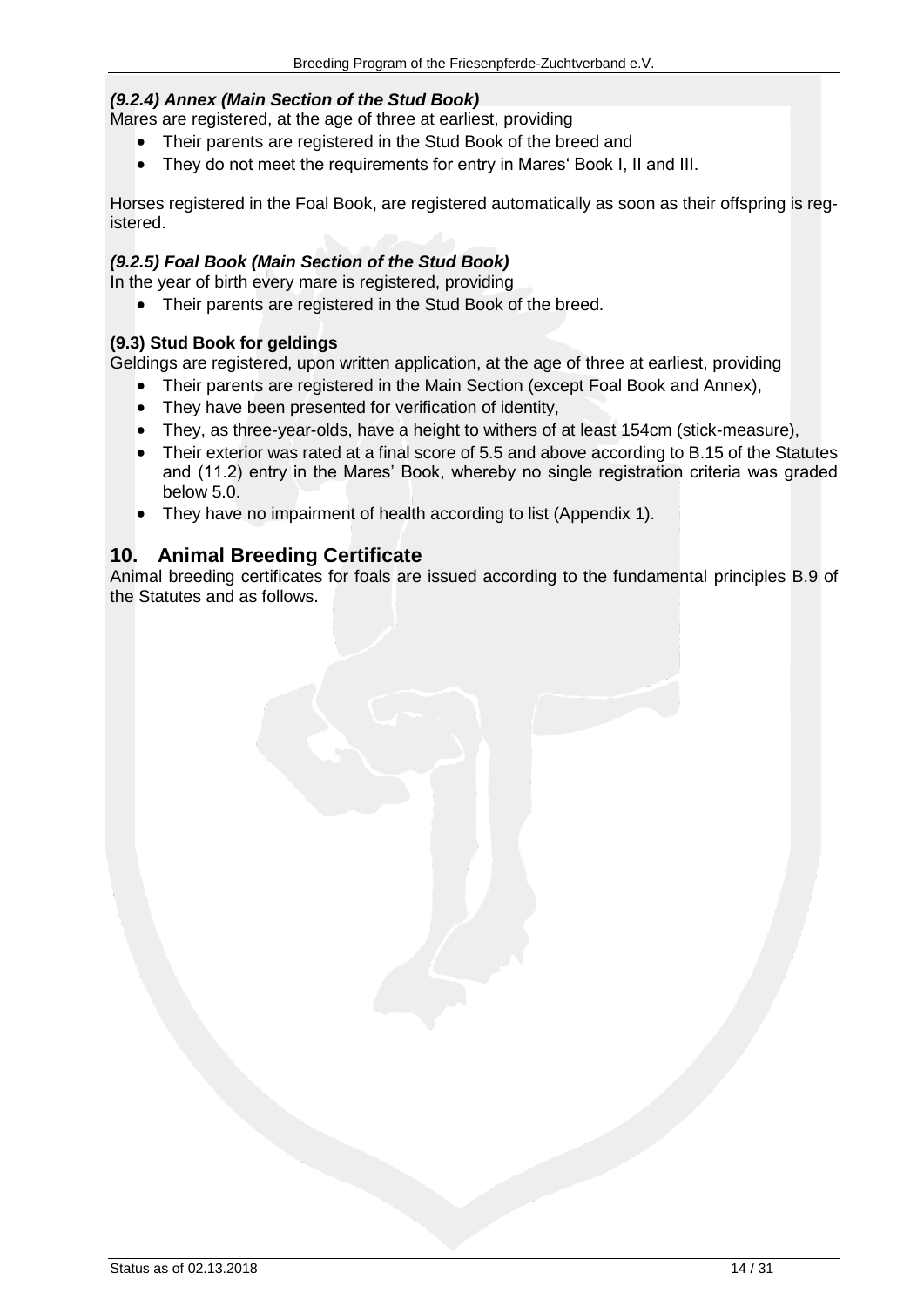|                               | Dam                                  | <b>Main Section</b>                                                      |                                                             |                                                             |                          |
|-------------------------------|--------------------------------------|--------------------------------------------------------------------------|-------------------------------------------------------------|-------------------------------------------------------------|--------------------------|
| <b>Sire</b>                   |                                      | <b>Mares' Book I</b>                                                     | <b>Mares' Book II</b>                                       | <b>Mares' Book IIII</b>                                     | <b>Annex</b>             |
|                               | <b>Stallions'</b><br><b>Book I</b>   | Pedigree<br>certificate                                                  | Pedigree<br>certificate                                     | <b>Birth</b><br>certificate<br>Pedigree<br>certificate      | <b>Birth certificate</b> |
| <b>Main</b><br><b>Section</b> | <b>Stallions'</b><br>Book II         | <b>Birth</b><br>$\overline{P}$<br>certificate<br>Pedigree<br>certificate | <b>Birth</b><br>¥<br>certificate<br>Pedigree<br>certificate | <b>Birth</b><br>certificate<br>キ<br>Pedigree<br>certificate | <b>Birth certificate</b> |
|                               | <b>Stallions'</b><br><b>Book III</b> | <b>Birth</b><br>¥<br>certificate<br>Pedigree<br>certificate              | <b>Birth</b><br>¥<br>certificate<br>Pedigree<br>certificate | <b>Birth</b><br>certificate<br>Pedigree<br>certificate      | <b>Birth certificate</b> |
|                               | <b>Annex</b>                         | <b>Birth certificate</b>                                                 | <b>Birth certificate</b>                                    | <b>Birth certificate</b>                                    | <b>Birth certificate</b> |

## <span id="page-14-0"></span>**(10.1) Animal Breeding Certificate as Evidence of Pedigree**

#### <span id="page-14-1"></span>*(10.1.1) Issuing of evidence of Pedigree*

The evidence of pedigree certificate is issued, provided:

- **Male offspring:** The sire was registered in the Stallions' Book I in the year of covering, or at latest in the year of the foal's birth (up to and including 12.31. of the year) and the dam was registered in the Mares' Book I or Mares' Book II in the year of covering, or at latest in the year of the foal's birth (up to and including 12.31. of the year).
- **Female offspring:** The sire was registered in the Stallions' Book I, Stallions' Book II or Stallions' Book III in the year of covering, or at latest in the year of the foal's birth (up to and including 12.31. of the year) and the dam was registered in the Mares' Book I, Mares' Book II or Mares' Book III in the year of covering, or at latest in the year of the foal's birth (up to and including 12.31. of the year).
- Certificates of covering and registration of foaling were submitted in due time according to the Statutes.
- The foal was identified by the Breeding Director or his representative (at the heel of the dam or by pedigree test).

In case one of the previous conditions mentioned under bullet point 3. or 4. is not met, the identity must be verified by pedigree test.

The breeder or owner of the horse is responsible for the correctness of all information on the animal breeding certificate. The Society is to be informed immediately about any deviations or incorrect details. Furthermore, the breeder or owner is obliged to carefully retain the animal breeding certificate, as a horse can only be registered in the Stud Book on presentation of a valid animal breeding certificate.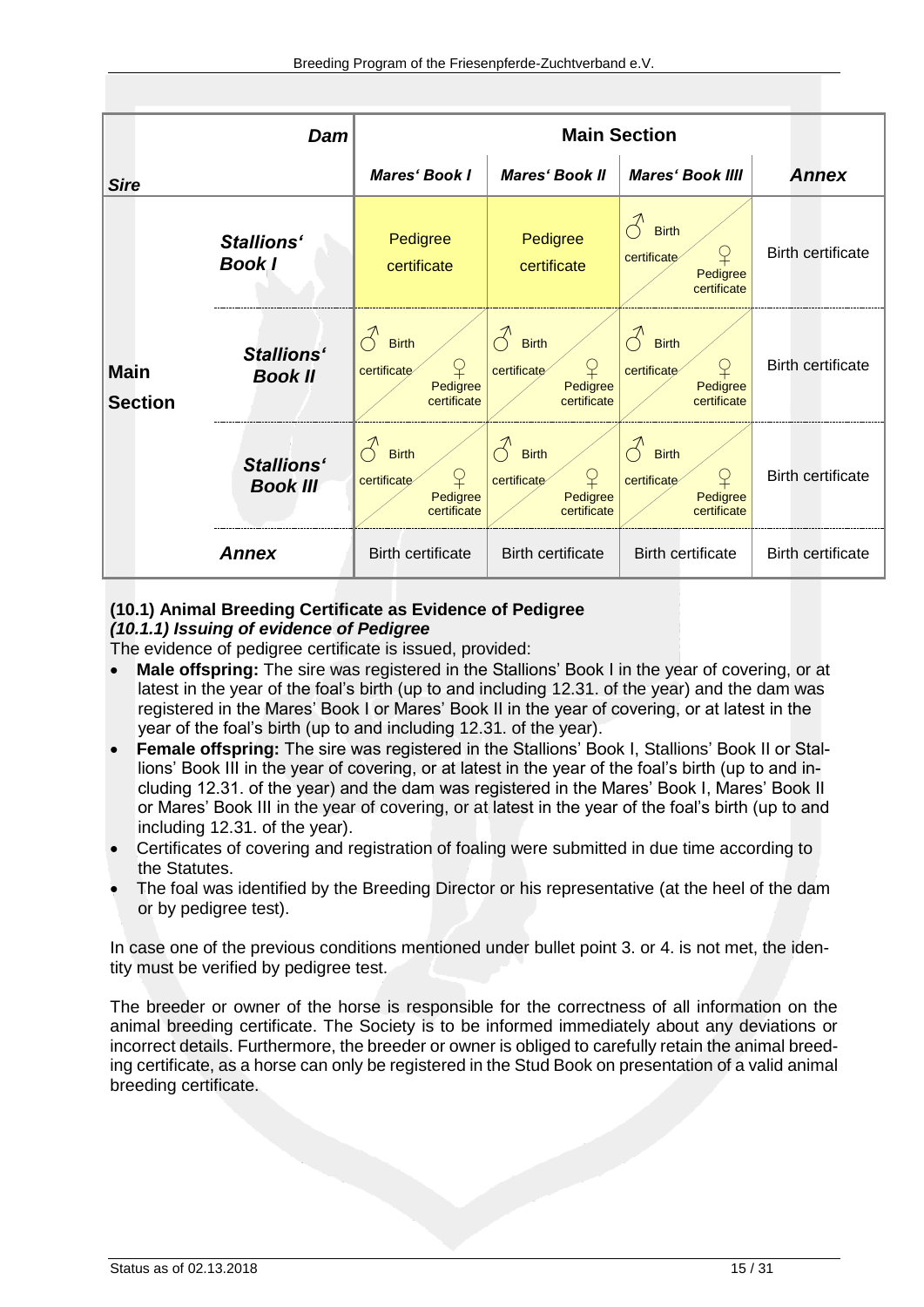#### <span id="page-15-0"></span>*(10.1.2) Minimum information to be included in the evidence of pedigree*

The evidence of pedigree has to contain at least the following information:

- a) Name of Breeding Society and website reference,
- b) Date and place of issue,
- c) Life number (UELN),
- d) breed,
- e) Name, address and email-address (if available) of the breeder and the owner,
- f) Last covering date of the dam,
- g) Date of birth, code of the country of birth, sex, color and markings,
- h) Completed outline diagram signed and stamped by an approved veterinarian / representative of the Breeding Society,
- i) Transponder number,
- j) Division in which the horse as well as its parents are registered,
- k) Name, life number (UELN), color and breed of the genetic parents and names, life number (UELN) and breed of a further generation,
- l) A pedigree including four generations (if available),
- m) Signature of the person responsible for breeding work or of his representative,
- n) Licensing judgement,
- o) The latest performance test results and breeding value evaluation, including indication of date, or reference to the website publishing the results,
- p) Information concerning genetic defects and anomalies of the horse,
- q) Method and results of pedigree tests for breeding animals, which are intended for extraction of breeding material,
- r) In the case of a horse ensuing from an embryo transfer, additional information regarding the genetic parents and their DNA or blood type,
- s) Name and position of signatory.

## <span id="page-15-1"></span>**(10.2) Animal Breeding Certificate as Birth Certificate**

#### <span id="page-15-2"></span>*(10.2.1) Issue of a birth certificate*

A birth certificate is issued, if the conditions for issuing an evidence of pedigree are not met although the following applies:

- Certificates of covering and registration of foaling were submitted in due time according to the Statutes.
- The foal was identified by the Breeding Director or his representative (at the heel of the dam or by pedigree test).

#### *(10.2.2) Minimum information to be included in the birth certificate*

The birth certificate must contain the same information as the evidence of pedigree, if available.

#### <span id="page-15-3"></span>**(10.3) Animal Breeding Certificate for Breeding material**

Animal breeding certificates according to Regulation (EU) 2016/1012 are also issued for the extraction of breeding material if the donor animal is registered in the Stud Book of the Breeding Society. In this context the Breeding Society makes use of the exemption allowed under Article 31 (2) b of Regulation (EU) 2016/1012.

The animal breeding certificate for semen and ovules consists of two parts. Part A is issued by the Breeding Society, part B by the insemination station/embryo transfer facility. The animal breeding certificate for embryos consists of three parts. Parts A and/or B are issued by the Breeding Society, part C by the embryo transfer facility.

## <span id="page-15-4"></span>**11. Selection events**

#### <span id="page-15-5"></span>**(11.1) Licensing**

The fundamental provisions according to B.16 of the Statutes apply.

The minimum age for a stallion to be eligible for licensing is 3 years, stallions older than 5 years are only eligible for licensing after successfully passing the stallion performance test. In exceptional duly substantiated cases and on application, stallions are eligible for licensing without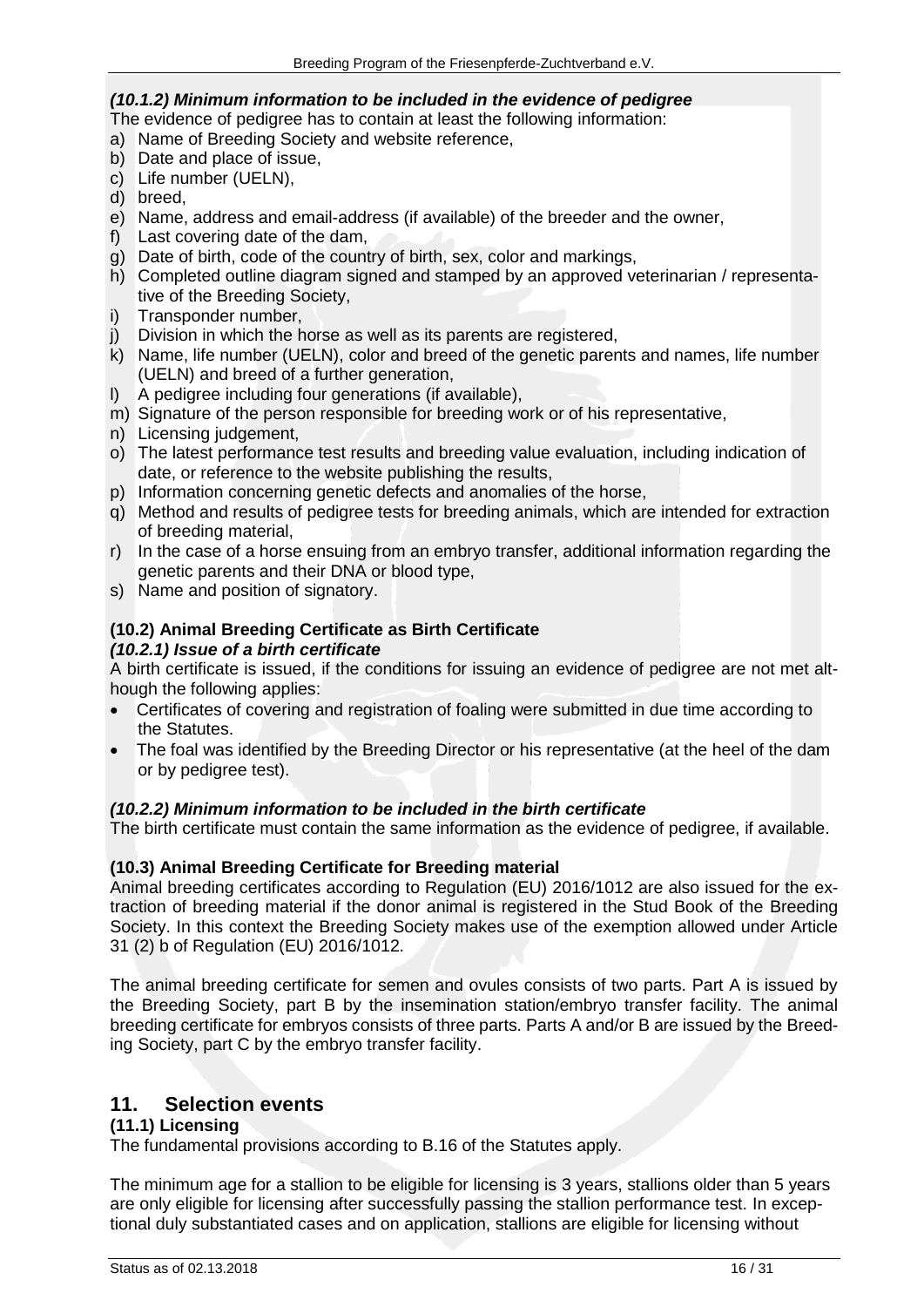passing the stallion performance test before reaching the age of 8. To ensure orderly licensing events, pre-selection of stallions registered for licensing can be carried out. If a pre-selection is carried out, it is considered as an admission requirement for the stallions for the respective licensing event. The Selection Committee conducts the pre-selection.

Stallions are eligible for licensing, providing

- The linage of their ancestors consists of at least four generations of registered pure-bred Friesian Horses. All stallions on the sire's side, are required to be licensed by a recognized Breeding Society, furthermore, they are required to have undergone a performance test and must be registered in the Stallion's Book I (Main Book). All dams are required to be pure-bred Friesians and to be registered in the Mares' Book I.
- They don't have any disallowed natural markings (including white sole or white markings on the sole)
- A test result for red gene (extension gene) is presented,
- If genetic defects are suspected, test result for dwarfism and hydrocephalus are presented in addition,
- They, as three-year-olds, have a height to withers of at least 158cm (stick-measure), or respectively as four-year-olds of at least 160cm,
- They fulfill the additional admission requirements according to B 16.1 of the Statutes.

Stallions are only eligible for licensing, providing

- a) Their movement (according to B.15 of the Statutes) was graded at a final score of 7.5 and above, whereby no single criteria was graded below 5.0,
- b) They meet all health requirements according to Appendix 1,
- c) They meet all requirements concerning suitability for breeding according to B.16 of the Statutes.

The licensing results of other Societies complying with animal protection laws can be recognized (recognition).

#### <span id="page-16-0"></span>**(11.2) Entry in the Mares' Book**

The minimum age for a mare to be eligible for entry in the Mares' Books is 3 years. The grading is conducted according to B.15 of the Statutes.

For entry in Mares' Book I, mares are eligible for evaluation of their exterior, providing

- Their sires have been registered (for at least four generations) in Stallions' Book I (Main Book) or in a Breeding Book section of a Breeding Society of the breed equivalent to Stallion's Book I,
- Their dams have been registered (for at least four generations) in Mares' Book I (Main Book) or in a Breeding Book section of a Breeding Society of the breed equivalent to Mares' Book I.

For entry in Mares' Book II, mares are eligible for evaluation of their exterior, providing

- Their sires have been registered (for at least two generations) in Stallions' Book I (Main Book) or in a Breeding Book section of a Breeding Society of the breed equivalent to Stallion's Book I,
- Their dams have been registered in the Main Section (except Annex) or in a Breeding Book section of a Breeding Society of the breed equivalent to the Main Section (except Annex).

#### <span id="page-16-1"></span>**(11.3) Performance Tests**

#### <span id="page-16-2"></span>*(11.3.1) Stallion performance tests*

The tests are conducted according to the generally accepted rules of equestrian riding and driving sport. They are performance tests within the meaning of Animal Breeding Law and can be carried out as station test or competitive sport test.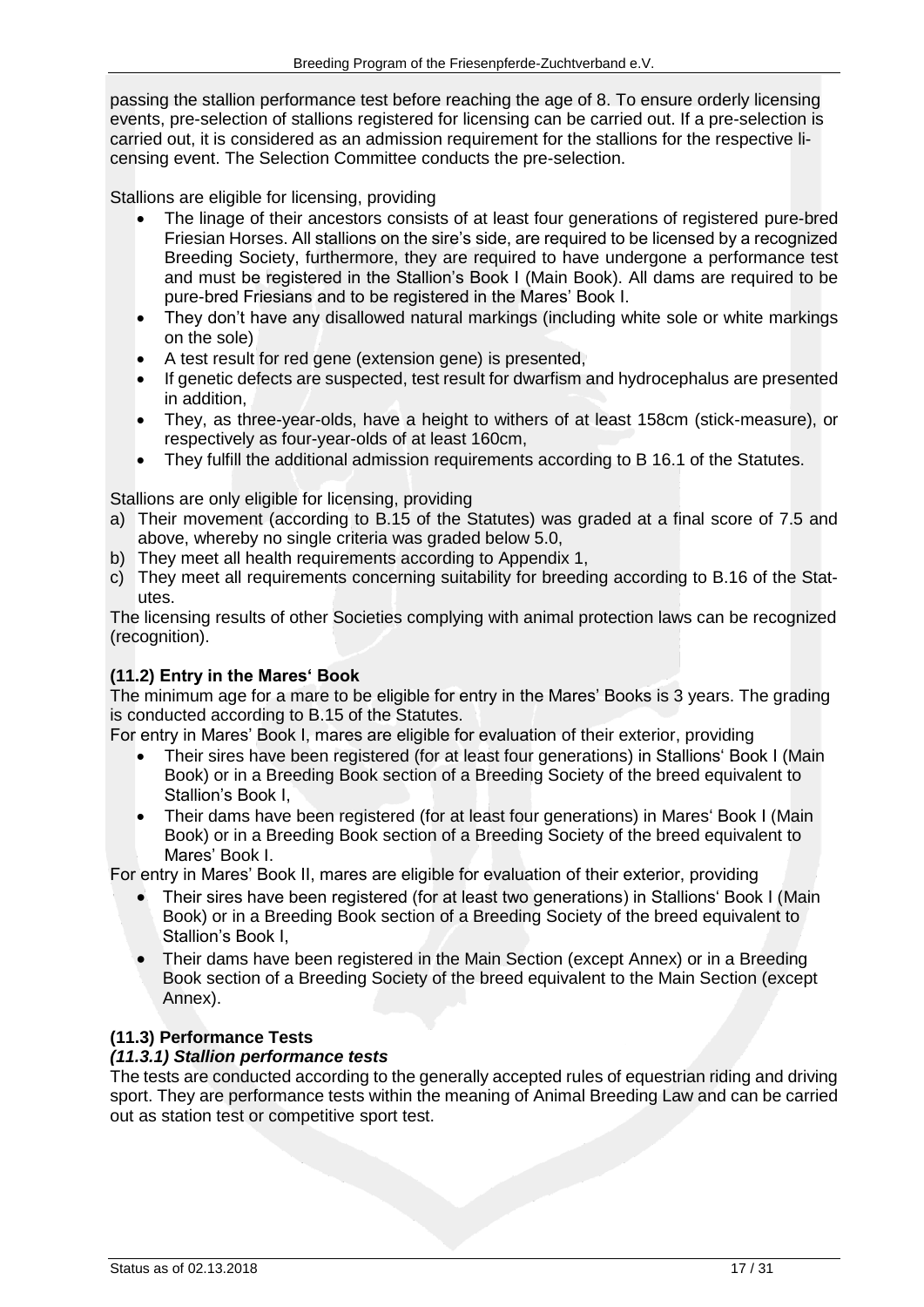#### <span id="page-17-0"></span>*(11.3.1.1) Station test*

The stallion performance tests are conducted according to the LP guidelines for performance tests for stallions, mares and gildings of all ponys, small horses and other breeds listed by the ZVO (Appendix 3).

The station tests, short and cross-country tests for the stallion performance test are conducted according to the LP guidelines for performance tests for stallions, mares and gildings of all pony, small horses and other breeds listed by the ZVO (Appendix 3).

Following performance test of the LP guidelines in its current version is recognized for stallions of the Friesian breed:

• Test CXII - 50 days **station test** for stallions – breeding direction riding/driving/crosscountry

#### <span id="page-17-1"></span>*(11.3.1.2) Competetive sport test*

Alternatively, the performance test is considered as passed, if evidence is shown that the stallion has been successful in competitive sport tests. The competitive sport test is conducted for the disciplines of dressage and driving.

Following competetive sport tests are recognized:

- A minimum of 5x 60 percent in dressage tests of class S or
- A minimum of 3x 60 percent in dressage tests of Prix St. Georges or
- A minimum of 10x 60 percent in dressage driving tests class M or
- A minimum of 5x 60 percent in dressage driving tests class S or
- Five registered placings according to § 38 (2) LPO in a combinatory test for driving horses class S (dressage/marathon/obstacle drive).

#### <span id="page-17-2"></span>*(11.3.1.3) Conditions for entry in Stallions' Book I*

Stallions are registered at the age of three at earliest, providing

• They achieved a weighted final score of 7.0 or above at a stallion station test according to 11.3.1.3, whereby no single registration criteria was graded below 5.0 or respectively can provide competition results for dressage or driving as described in 11.3.1.1.

Stallions that have not taken an own performance test are **not** qualified for registration until the test has been passed successfully.

#### <span id="page-17-3"></span>*(11.3.1.4) Conditions for entry in Stallions' Book II*

Stallions are registered at the age of three at earliest, providing

• They have completed a station performance test for stallions.

#### <span id="page-17-4"></span>*(11.3.2) Mare Performance Tests*

The tests are conducted according to the generally accepted rules of equestrian riding and driving sport. They are performance tests within the meaning of Animal Breeding Law and can be carried out as station test, cross-country test or competitive sport test.

#### <span id="page-17-5"></span>*(11.3.2.1) Station and Cross-Country Test (also applicable for stallions without performance test and geldings)*

The mare performance tests are conducted according to the LP guidelines for performance tests for stallions, mares and gildings of all ponies, small horses and other breeds listed by the ZVO (Appendix 3).

The station tests, short and cross-country tests for the mare performance test are conducted according to the LP guidelines for performance tests for stallions, mares and gildings of all pony, small horses and other breeds listed by the ZVO (Appendix 3).

Following performance test of the LP guidelines in its current version is recognized for mares of the Friesian Horse breed: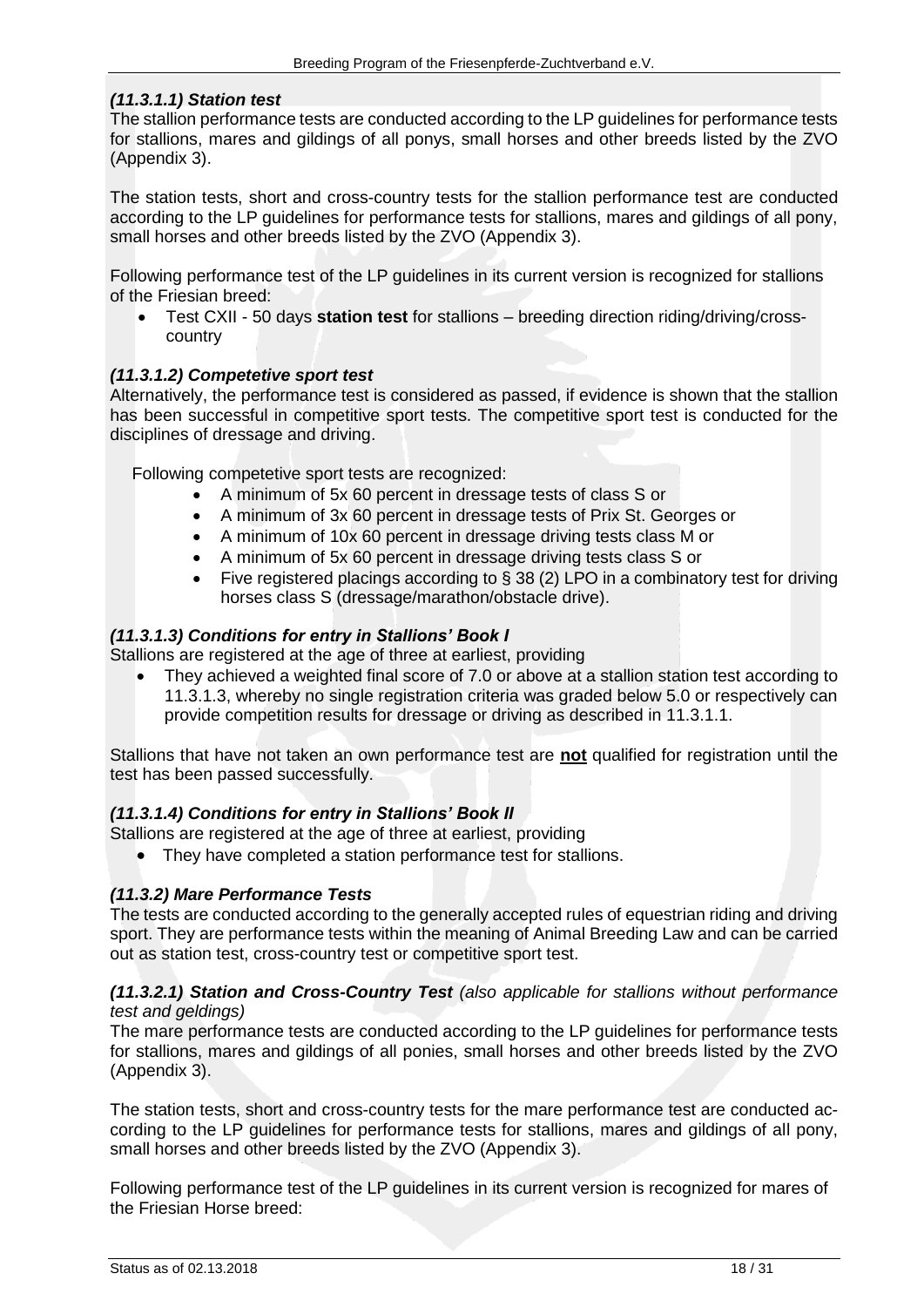- Test CXIII 14 days **station test** for mares and geldings breeding direction riding and/or driving
- Test EXIII cross-country test for mares and geldings breeding direction riding and/or driving

#### <span id="page-18-0"></span>*(11.3.2.2) Competetive Sport Test (also applicable for stallions without performance test and geldings)*

Alternatively, the performance test is considered as passed, if evidence is shown that the mare has been successful in competitive sport tests. The competitive sport test is conducted for the disciplines of dressage and driving.

For Ster Mares following competitive sport results are considered:

Five registered placings at 1<sup>st</sup> to 4<sup>th</sup> place according to § 38 (2) LPO in at least:

- Dressage class A or dressage horses class A or
- Driving class A (combined test) or aptitude test for driving horses class A

For Model Mares following competitive sport results are considered:

Five registered placings at 1<sup>st</sup> to 4<sup>th</sup> place according to § 38 (2) LPO in at least:

- Dressage class A or
- Driving class A (combined test / dressage).

## <span id="page-18-1"></span>**12. Assurance of Identity / Parentage Verification Test**

The Society can request a pedigree test according to the methods summarized under B.12.1 of the Statutes for each horse registered or presented for registration.

A parentage verification test must be conducted for at least 10 percent of the foals. The results of the parentage verification tests must be noted in the Stud Book. Horses whose parentage can't be verified are not registered.

A parental verification must be conducted before the issuance of an Animal Breeding Certificate if the parentage is in reasonable doubt. This is the case, providing

- a) A mare was covered by two or more stallions during the last or penultimate season,
- b) A deviation of at least 30 days from the average gestation period of 335 days,
- c) The foal can't be identified at the heel of the dam.

Costs therefore are borne by the breeder.

The Society will request a parentage verification test for a stallion at the time of his registration in the Stallions' Book. Costs are borne by the applicant for the performance test or the registration.

## <span id="page-18-2"></span>**13. Use of Reproductive Techniques**

#### <span id="page-18-3"></span>**(13.1) Artificial Insemination**

Only stallions registered in Stallion's Book I or II of the Stud Book are qualified for the method of artificial insemination.

#### <span id="page-18-4"></span>**(13.2) Embryo Transfer**

Only mares registered in the main section of the Stud Book are qualified as donors for an embryo transfer.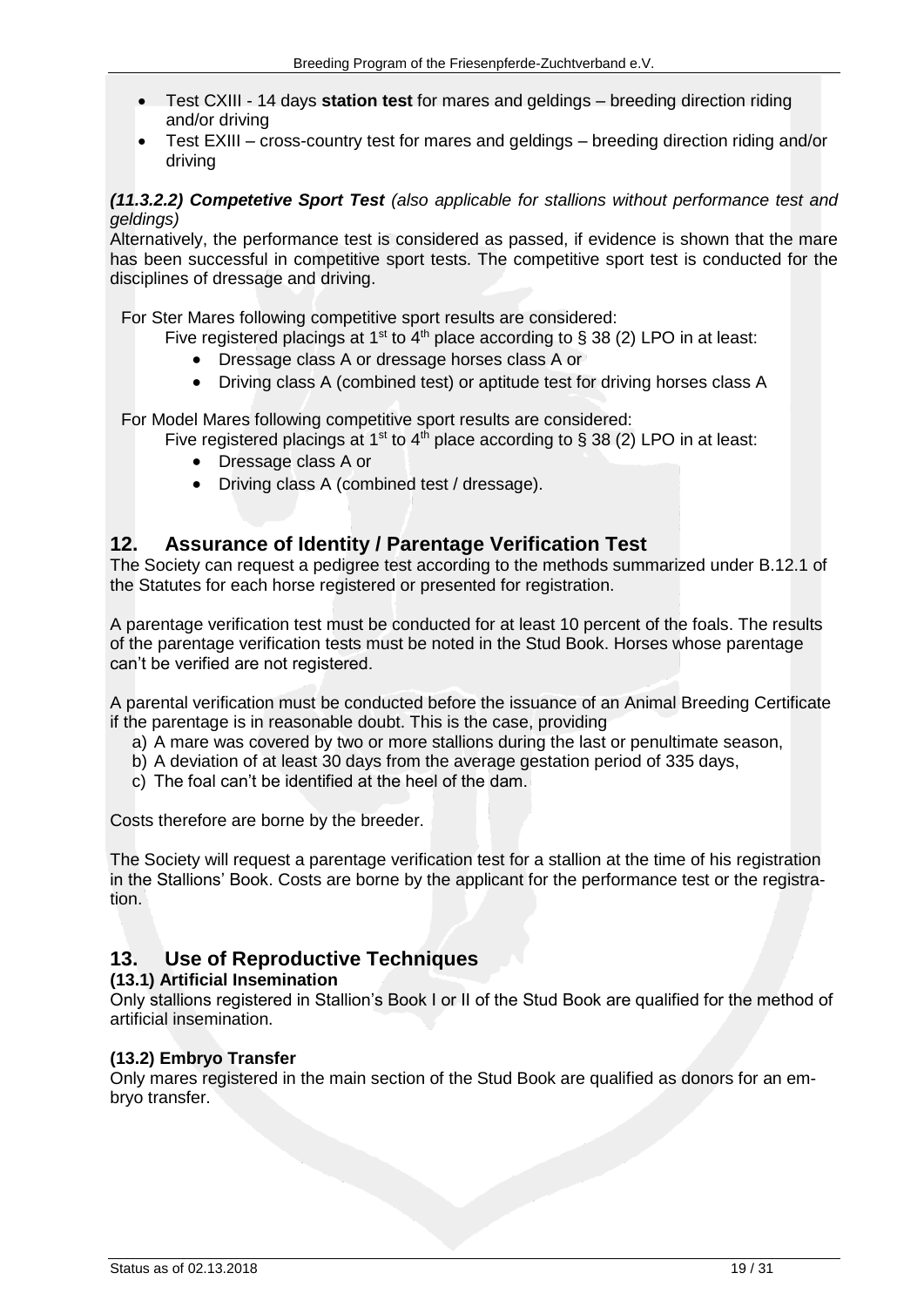#### <span id="page-19-0"></span>**(13.3) Cloning**

The cloning technique is not permitted in the breeding program. Clones as well as their descendants are not qualified for registration in the Stud Book and are exempt from participating in the breeding program.

## <span id="page-19-1"></span>**14. Consideration of Health Features and Genetic Defects or Anomalies**

Stallions are only qualified for registration in Stallions' Book I and II, mares are only qualified for registration in Mares' Book I and II providing no consideration of health features are reported (Appendix 1).

If genetic defects and genetic and genetic anomalies are considered in the Breeding Program, they must be mentioned in the Animal Breeding Certificates and published in accordance with the Regulation (EU) 2016/1012.

## <span id="page-19-2"></span>**15. Breeding Evaluation**

Breeding evaluations are carried out according to the latest generally recognized and scientifically confirmed methods. Therefore, the breeding evaluation is carried out according to BLUPanimal model (Best Linear Unbiased Prediction). Differences in performance which are not of genetic origin are, as far as possible, to be eliminated.

## <span id="page-19-3"></span>**16. Responsible agencies**

| <b>Responsible agency</b>                                                                                                                                                                                                                                                                                                                                                                                                                                                                                                                                                                                                                        | <b>Function</b>                                                                              |
|--------------------------------------------------------------------------------------------------------------------------------------------------------------------------------------------------------------------------------------------------------------------------------------------------------------------------------------------------------------------------------------------------------------------------------------------------------------------------------------------------------------------------------------------------------------------------------------------------------------------------------------------------|----------------------------------------------------------------------------------------------|
| TG-Verlag, Gießen<br>Bereich Zucht der FN, Warendorf                                                                                                                                                                                                                                                                                                                                                                                                                                                                                                                                                                                             | <b>Stud Book</b><br><b>Breeding Evaluation</b><br>Data center<br>Coordination<br>Data Center |
| Pferdezuchtverband Baden-Württemberg e.V.<br>Pferdezuchtverband Brandenburg-Anhalt e.V.<br>Verband der Pferdezüchter Mecklenburg-Vorpommern e.V.<br>Rheinisches Pferdestammbuch e.V.<br>Pferdezuchtverband Rheinland-Pfalz-Saar e.V.<br>Pferdezuchtverband Sachsen-Thüringen e.V.<br>Westfälisches Pferdestammbuch e.V.<br>Pferdestammbuch Schleswig-Holstein/Hamburg e.V.<br>Bayerischer Zuchtverband für Kleinpferde und Spezialpferde-<br>rassen e.V.<br>Verband der Pony- und Kleinpferdezüchter Hannover e.V.<br>Verband der Pony- und Pferdezüchter Hessen e.V.<br>Pferdestammbuch Weser-Ems e.V.<br>Zuchtverband für deutsche Pferde e.V. | <b>Performance Test</b>                                                                      |

## <span id="page-19-4"></span>**17. Further Provisions**

#### <span id="page-19-5"></span>**(17.1) Allocation of a life number (Unique Equine Lifenumber – UELN)**

The UELN is allocated as follows:

#### *As an example: 276 411 1234567 18*

The coding is to be understood as follows:

First three digits: state code for Germany =  $276 = DE$ 

Fourth digit: 3 for horses born prior to 2000, 4 for horses born in 2000 and later.

Fifth and sixth digit: code of the agency that issued the UELN (11 for FPZV).

Digits 7 to 13 are a consecutive code within the Breeding Society that can be assigned freely. The 7 digits are encrypted with the last 7 digits of the transponder number by the FPZV.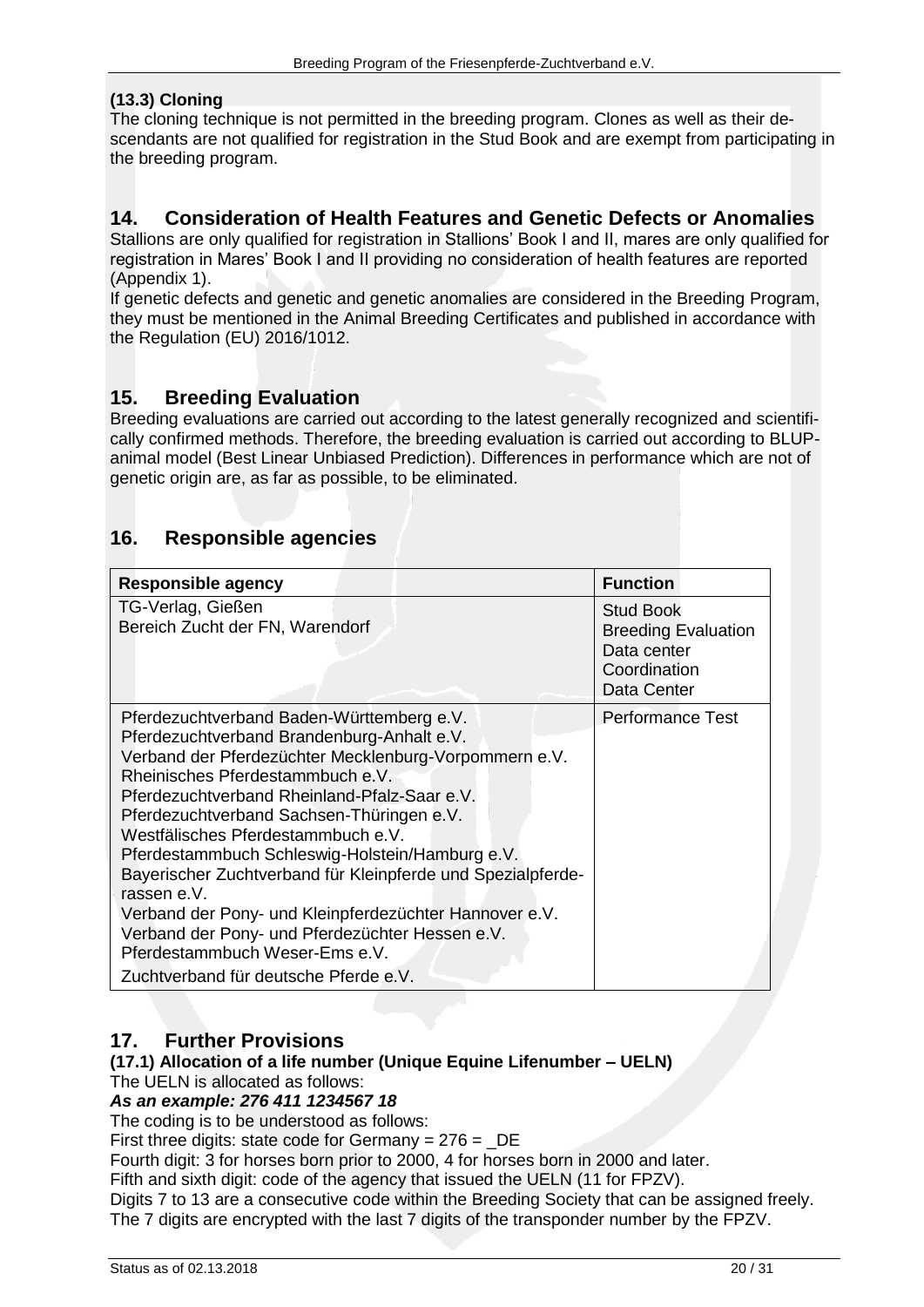Digits 14 and 15: year of birth (as an example: 18 for 2018)

#### <span id="page-20-0"></span>**(17.2) Allocation of a name on entry in the Stud Book**

The names of foals born in any certain year will need to start with assigned alphabet letters determined by FPZV for the year in question

Names used for registration in the Stud Book must be retained lifelong. In certain cases, it is exceptionally possible to change a name under the conditions that the original name must be included in brackets following the new name for the entire life of the horse on papers (horse passport including breeding certificate (pedigree or birth certificate)), databases and publications.

## <span id="page-20-1"></span>**(17.3) Allocation of a Breed Brand Mark**

#### <span id="page-20-2"></span>*(17.3.1) Persons authorized to perform branding*

Only persons commissioned by the Society are permitted to brand horses.

#### <span id="page-20-3"></span>*(17.3.2) Breed Brand Mark*

Only foals for which an Animal Breeding Certificate was issued are qualified to receive a Breed Brand Mark.

The Breed Brand Mark is voluntarily applied on the thigh of the left hindleg.

The following brand is applied:

#### <span id="page-20-4"></span>**(17.4) Transponder**



Identification of foals by means of a transponder is carried out according to B.11.2 and B.11.2.1 of the

#### <span id="page-20-5"></span>**(17.5) Further Provisions for the Friesian Horse**

#### <span id="page-20-6"></span>*(17.5.1) Mandatory examinations for registration in Stallions' Book I, II and III.*

The parentage of all stallions must be tested.

Upon registrations, x-ray images of all four feet including fetlock joints (lateral view), navicular bone of the two front feet (frontal view according to Oxspring), both hocks (at two angles at least, 70 degree and 105 degree) and both stifle joints (lateral view) must be presented. Stallions with findings that deviate noticeably or significantly from the norm, where clinical conditions are unlikely or probable, must be entered in the Annex.

#### <span id="page-20-7"></span>*(17.5.2) Transitional rules for performance tested stallions and their descendants*

The population of already registered stallions is protected. Descendants of stallions, which completed a performance test, born from 2012 on, are no longer qualified for registration in Stallions' Book I or II. From 2011 on new registrations of stallions and mares are conducted according to 9. of the Breeding Program, conditions of registration in the Stud Book.

#### <span id="page-20-8"></span>*(17.5.3) Awarding of predicates*

Following options apply for awarding predicates:

#### **FPZV Elite Stallion**

Minimum requirement: a score of 50 according to the following:

- A son registered by a recognized Breeding Society = 2 points
- FPZV-Premium Stallion (Society award) = 1 points
- $\bullet$  Elite mare = 3 points
- Model- or FPZV-Premium Mare = 2 points
- 1.-Premium-Foal = 0,5 Points (double scoring not allowed)
- Ster Stallion / Ster Gelding / Ster Mare = 0.5 points
- Ster Stallion / Ster Gelding / Ster Mare with passed performance test = 1 points

If proven, grandchildren in the corresponding position equate double the points.

If proven, great-grandchildren in the corresponding position equate three times the points, etc. Only entries in Stud Book of the FPZV, the Stud Book or Origin or Stud Books of Breeding Societies affiliated with the German FN.

A posthumous award is possible.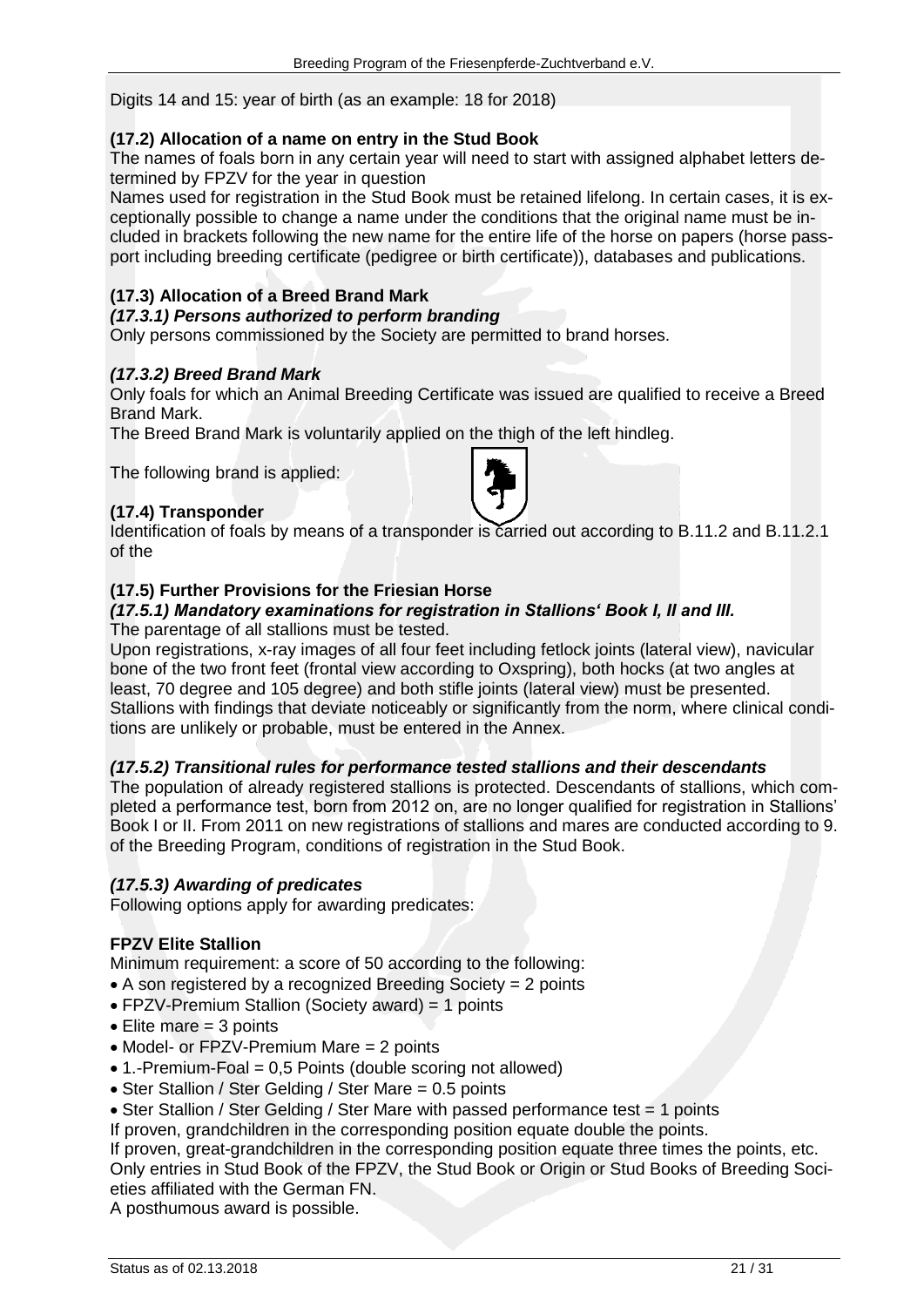#### **FPZV Premium Stallion**

Minimum requirement: a score of 30 according to the following:

a) Stallion Licensing / Registration

• Winner of a Stallion Licensing event (only stallions which had their first Stallion Licensing done by  $FPZV$ ) = 2 points

• Age group champion (all stallions of the FPZV registered in the Main Section) according to the rules of the stallion championship = 2 points

b) Sports (own sports achievements above average)

• every ranking from 1st to 3rd place in class S or higher = 4 points

 $\bullet$  a victory in dressage or driving class  $M = 1$  point

c) Breeding

- A son registered by a recognized Breeding Society = 2 points
- Model- or FPZV-Premium Mare = 2 points
- 1. Premium-Foal = 0,5 Points (double scoring not allowed)
- Ster Stallion / Ster Gelding / Ster Mare = 0.5 points
- Ster Stallion / Ster Gelding / Ster Mare with passed performance test = 1 points

If proven, grandchildren in the corresponding position equate double the points.

If proven, great-grandchildren in the corresponding position equate three times the points, etc.

Only entries in Stud Book of the FPZV, the Stud Book or Origin or Stud Books of Breeding Societies affiliated with the German FN are recognized.

A posthumous award is possible.

#### **Stern Stallion / Stern Gelding**

- minimum age of three years
- ensured Friesian Horse parentage

• sires (4 generations) Friesian Horse stallions licensed at a recognized Breeding Society for Friesian Horses

- Registration criteria at a final score of 7.5 and above
- Minimum height at the withers 1.55m.

#### **State Premium Mares**

• Model Mares on proposal from the FPZV according to the rules of the competent states.

#### **Elite-Mare**

- at least entered in the Mares' Book,
- at least 6 descendants in 8 years of breeding,
- additionally a score of 8 and above following:

Son in Stallions' Book  $I = 2$  points

Model Mare or FPZV Premium Mare = 2 points

1. Premium-Foal = 0,5 Punkte (double scoring not allowed)

Ster Stallion / Ster Gelding / Ster Mare = 0.5 points

Ster Stallion / Ster Gelding / Ster Mare with passed performance test = 1 points

If proven, grandchildren in the corresponding position equate double the points.

If proven, great-grandchildren in the corresponding position equate three times the points, etc. Only entries in Stud Book of the FPZV, the Stud Book or Origin or Stud Books of Breeding Soci-

eties affiliated with the German FN are recognized.

A posthumous award is possible.

#### **Kroon Mare**

Analogous to the KFPS, Kroon Mare titles are also awarded by the FPZV. A Kroon Mare equates a Ster Mare 1. Premium, if the mare is of at least 158cm height to withers and passed the performance test (like Model). The mare becomes a Model, if she has 2 descendants and is 7 years old.

#### **Model-Mare**

- at least entered in the Mares' Book,
- at least 2 descendants in 5 years of breeding,
- Registration criteria at a final score of 8 and above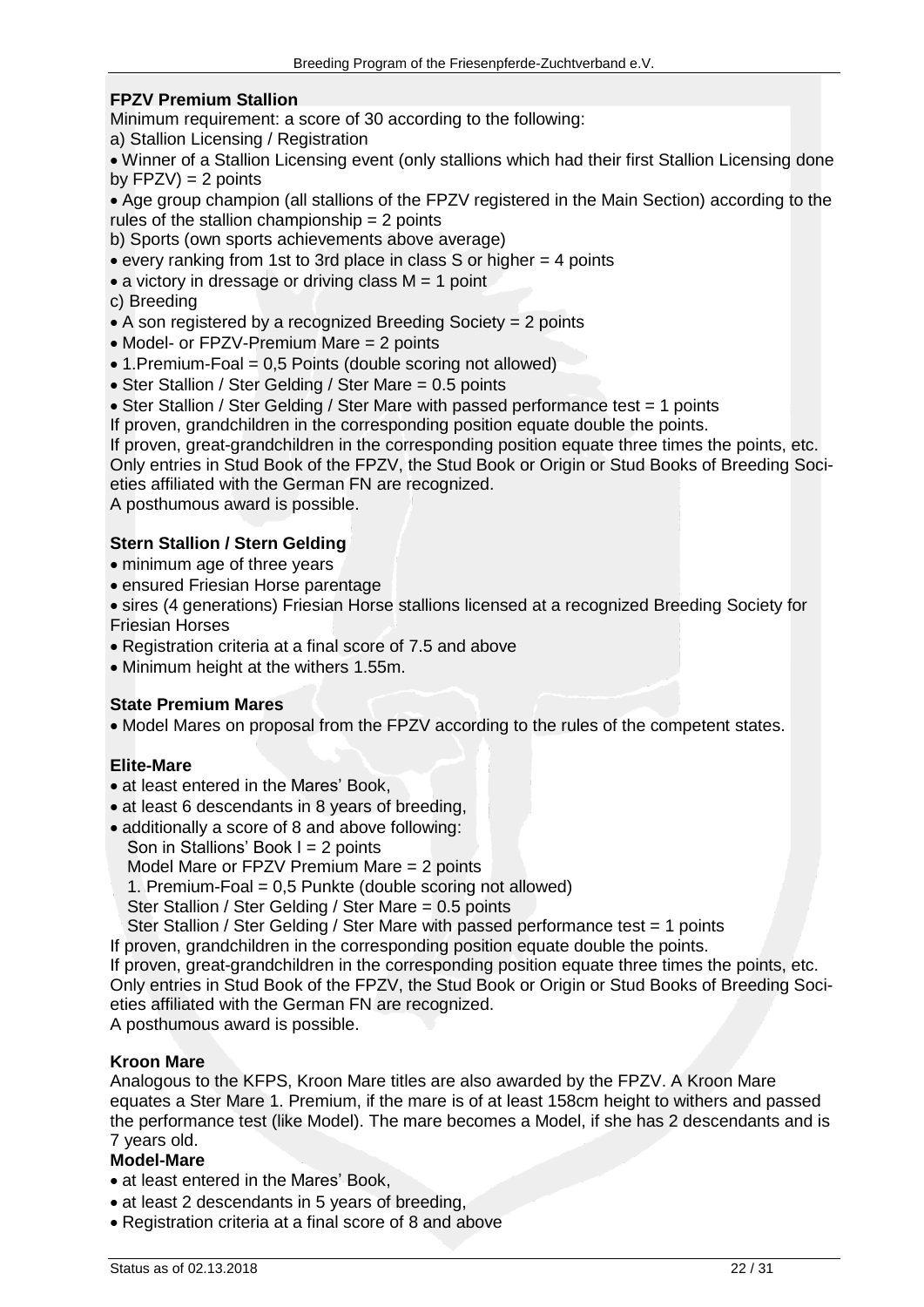• minimum height to withers 158 cm,

• minimum age of 7 years

Only entries in Stud Book of the FPZV, the Stud Book or Origin or Stud Books of Breeding Societies affiliated with the German FN are recognized.

After fulfilling these criteria, instructions for a performance test will be given. The test should preferably be carried out as a station, cross-country or tournament test according to 11.3.2 within 24 month following the instructions. Registration of the premium and declaration "Model" is only carried out following the prove of successfully passed tests. In the case of a potential stallion mother, the commission can demand an X-ray examination – part of the Model declaration!

#### **FPZV Premium Mare**

- at least entered in the Mares' Book,
- at least 2 descendants in 5 years of breeding,
- additionally a score of 4 and above following: Son in Stallions' Book I = 2 points Model Mare or FPZV Premium Mare = 2 points 1. Premium-Foal = 0,5 points (double scoring not allowed)

Ster Stallion / Ster Gelding / Ster Mare = 0.5 points

Ster Stallion / Ster Gelding / Ster Mare with passed performance test = 1 points

If proven, grandchildren in the corresponding position equate double the points.

If proven, great-grandchildren in the corresponding position equate three times the points, etc. Only entries in Stud Book of the FPZV, the Stud Book or Origin or Stud Books of Breeding Societies affiliated with the German FN are recognized.

A posthumous award is possible.

#### **Ster Mare**

- minimum age of 7 years
- entered in the Mares' Book and ensured Friesian parentage
- sires (4 generations) Friesian stallions licensed at a recognized Breeding Society for Friesian **Horses**
- minimum height to withers 155 cm.
- additional for Ster Mare 1. Premium

registration criteria at a final score of 7.5 and above

is also recognized without a performance test

after successfully passing a performance test with an overall score of 7.5 and better (riding or driving) or 7.0 and better (riding and driving) (comparable to 77 points at a IBOB in Holland), the Star Mare becomes a Model Mare. The mare will be declared a Performance Tested Star Mare if she scored below the above-mentioned minimum scores at a performance test. • additional for Ster Mare 2. Premium

registration criteria at a final score between 7.5 to 7.9

is also recognized without a performance test, a performance test is possible

Only entries in Stud Book of the FPZV, the Stud Book or Origin or Stud Books of Breeding Societies affiliated with the German FN are recognized.

In the case of a potential stallion mother, the commission can demand an X-ray examination – part of the Ster declaration!

#### <span id="page-22-0"></span>**(17.6) Prefix/Suffix rules for Ponies, Small Horses and other Breeds**

The prefix/suffix refers to a word preceded by the horse name. It shall be of referential importance to the breeding site or the breeder and may only be used for horses bred from that breeding site or breeder. Misleading terms can be rejected.

The prefix/suffix must be requested by the breeder for his breeding site exclusively at the FN. If the prefix/suffix is entered in the Central Pre3fix Register via the FN, it is automatically the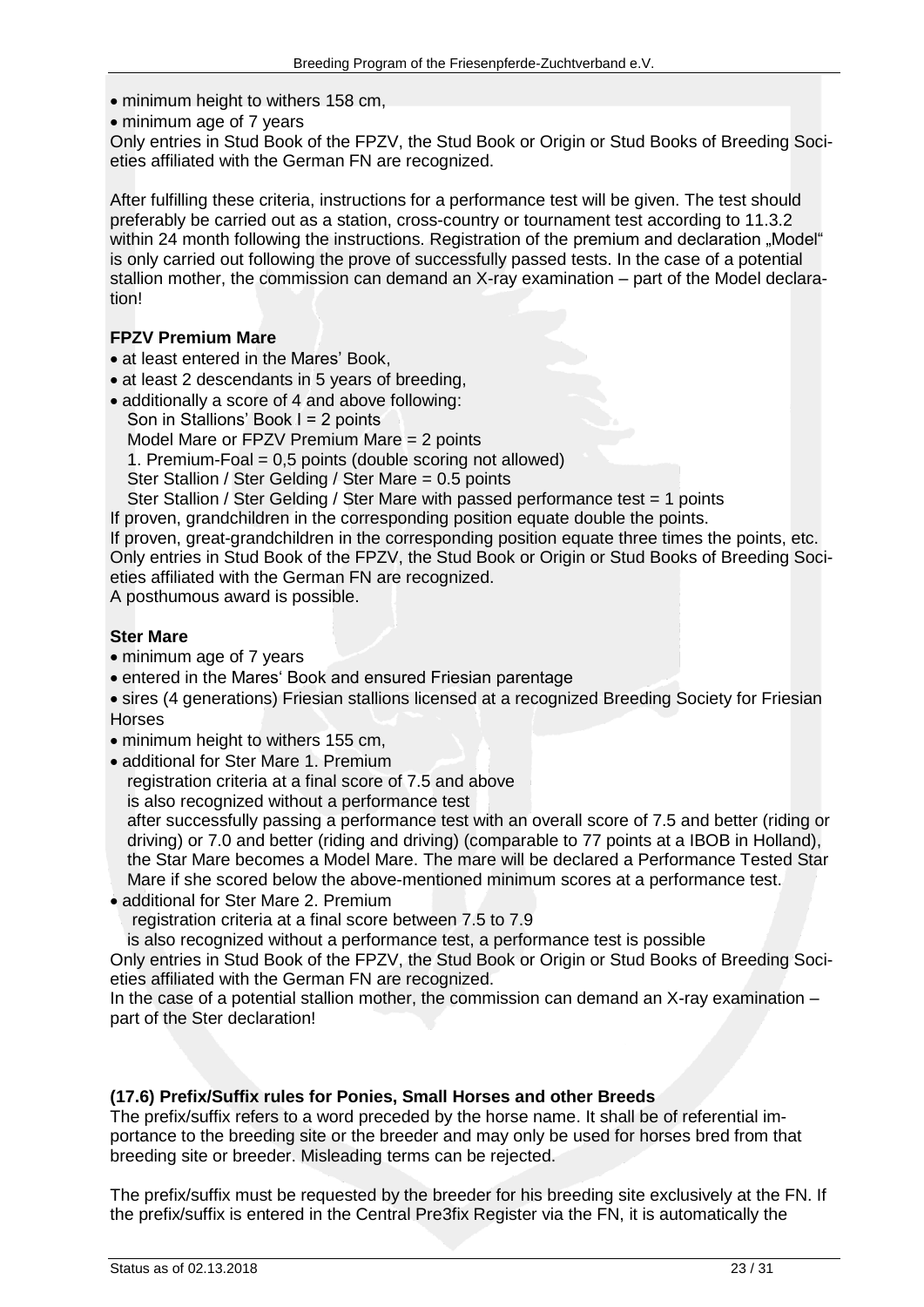property of the applicant and may not be used by any other breeder. It is then protected within all breeding associations connected to this register. The prefix/suffix must be used for all ponies or small horses of the breeder in which he is listed as a breeder in the animal breeding certificate.

Prefixes/suffixes for the breeding site, which have already been registered regionally by the Breeding Society, are not automatically adopted by the CPR (Central prefix register), but must be requested by the breeder again via the FN.

The prefix/suffix must consist of least three and may not contain more than 20 letters and should preferably consist of one word.

If a name is associated with a registered name of a breeding site, it must be incorporated without any amendments or additions when entered in a Stud Book.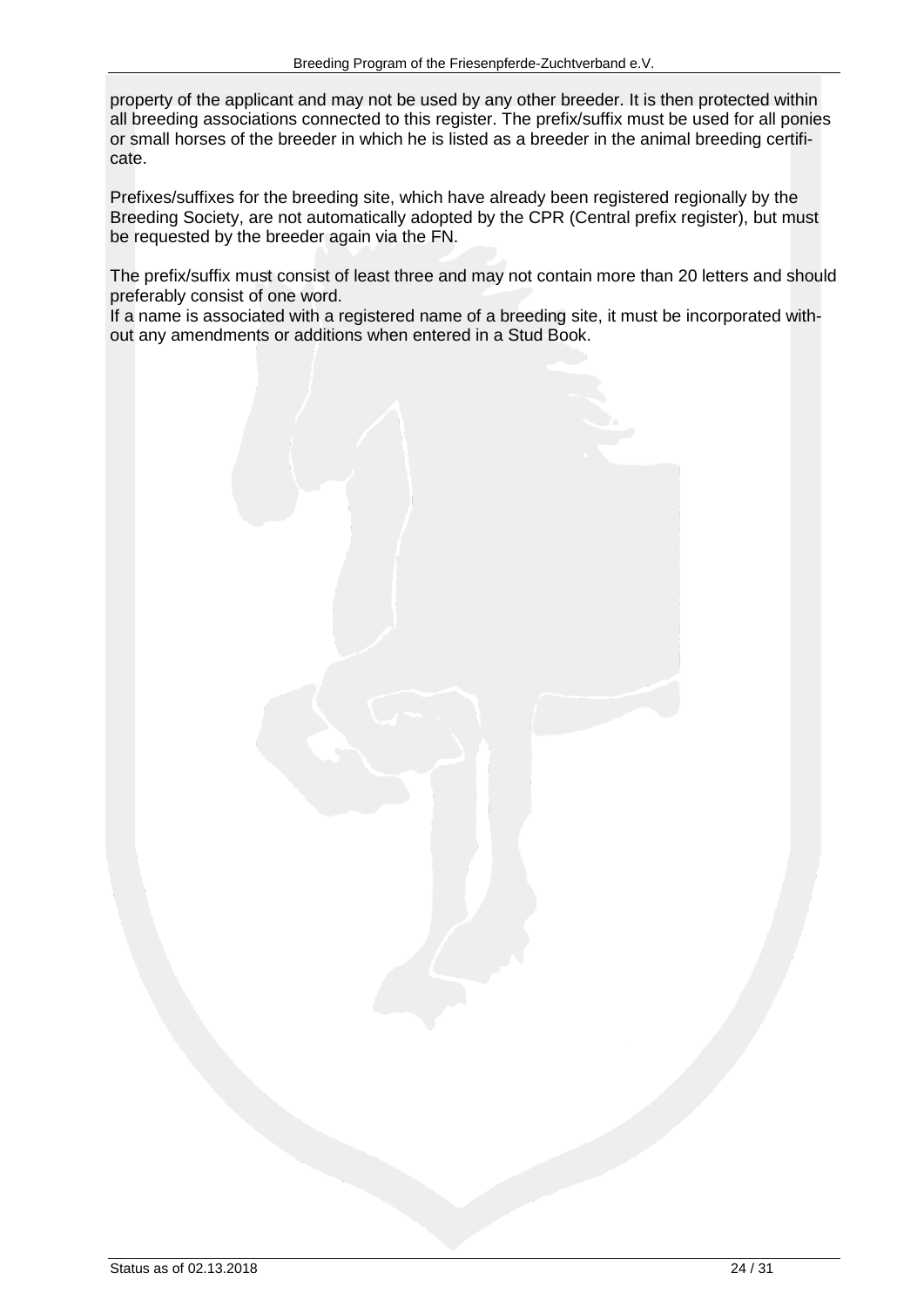#### <span id="page-24-0"></span>**(17.7) Excerpt from the original text of HET FRIESCH PAARDEN-STAMBOEK 2008 ARTICLE 13 - MARKINGS**

**13.1** For registration in the Studbook register for stallions and mares and the Gelding Book only horses are considered that are entirely black. A number of white markings are allowed at the time of awarding premiums to foals and at the time of Studbook entry:

- markings on the face (star) if above the eye line and with a maximum cross section of no more than 3.2cm/1.25". Some scattered white hairs above the eye line are allowed as well.

- white (spots in the) soles of the feet.

- for mares: white (spots on the) soles of the feet.

Markings not allowed are:

- markings on the face below the eye line.

- markings on the face with a cross section measuring more than 3.2cm/1.25".

- markings on the body (roaning).

- markings on the legs, including the hoof wall.

**13.2** Horses and foals with markings that are not allowed are not registered in the Studbook and/or not awarded a premium.

**13.3** For the stallion selection stricter criteria are used for allowed markings. These are provided for in the Stallion-Inspection regulations.

**13.4** Markings may not be removed/camouflaged for the inspection of foals and for registration in the Studbook of horses.

**13.5** Markings are noted on the studbook certificate.

**13.6** KFPS can in cases when non-allowed markings are found annul earlier inspection results (premier, studbook entry).

**13.7** If non-allowed markings are the result of external factors and can be substantiated by means of a (veterinary) statement these will not hinder premier award or studbook entry. This is to be decided upon by the KFPS Inspection.

#### **ARTICLE 14 - PREDICATES**

**14.1** The horses are differentiated in quality within the registers by means of predicates. The predicates are based on the horse's own merit or based on the quality of offspring. In addition predicates can be based on exterior, sport aptitude, sport performances or a combination thereof.

**14.2 STER PREDICATE:** The Ster predicate is awarded during inspections of horses from the year they are three years of age. To be considered for the Ster predicate the horse needs to meet minimum requirements for exterior, movement (in hand), and height at the withers (minimum height 1.56cm The Ster predicate may be awarded to mares in the Studbook register, geldings in the Gelding Book, and Foal-Book stallions. The awarding of the Ster predicate for mares and geldings can take place at the same time as Studbook entry. Foal-Book stallions with the Ster predicate that are gelded keep their Ster status. Foal-Book stallions can become Ster at the first viewing of the stallion inspection in the year they are two and half years of age.

**14.3 KROON PREDICATE:** The Kroon predicate is a predicate to which exterior and sport-aptitude requirements apply. Selection for the (preliminary) Kroon predicate takes place during the Central Mare Show/Centrale Keuring, from the mares that during the breeding days and studbook inspections in that same year were awarded a first premium. Selection for the Kroon predicate can in foreign countries outside The Netherlands also take place at the respective inspections abroad (outside The Netherlands). The requirements for consideration for the (preliminary) Kroon predicate are:

1. minimum age is three years old.

2. for permanent Kroon status the mare must complete an IBOP with a minimum score of 77.0 points and an average of 7 for walk and trot. If the Sport predicate is earned the mare will also convert from preliminary-Kroon status into permanent Kroon status.

3. Minimum height at the withers 1.55m.

**14.4 MODEL PREDICATE:** The Model predicate is a predicate to which exterior and sport-aptitude requirements apply. The best mares of the population are considered for the Model predicate. Awarding of the (preliminary) Model status takes place at the Central Mare Show/Centrale Keuring and are selected from Ster and Kroon mares that during the breeding days in that same year were awarded a first premium. Selection for the Model predicate can also take place at the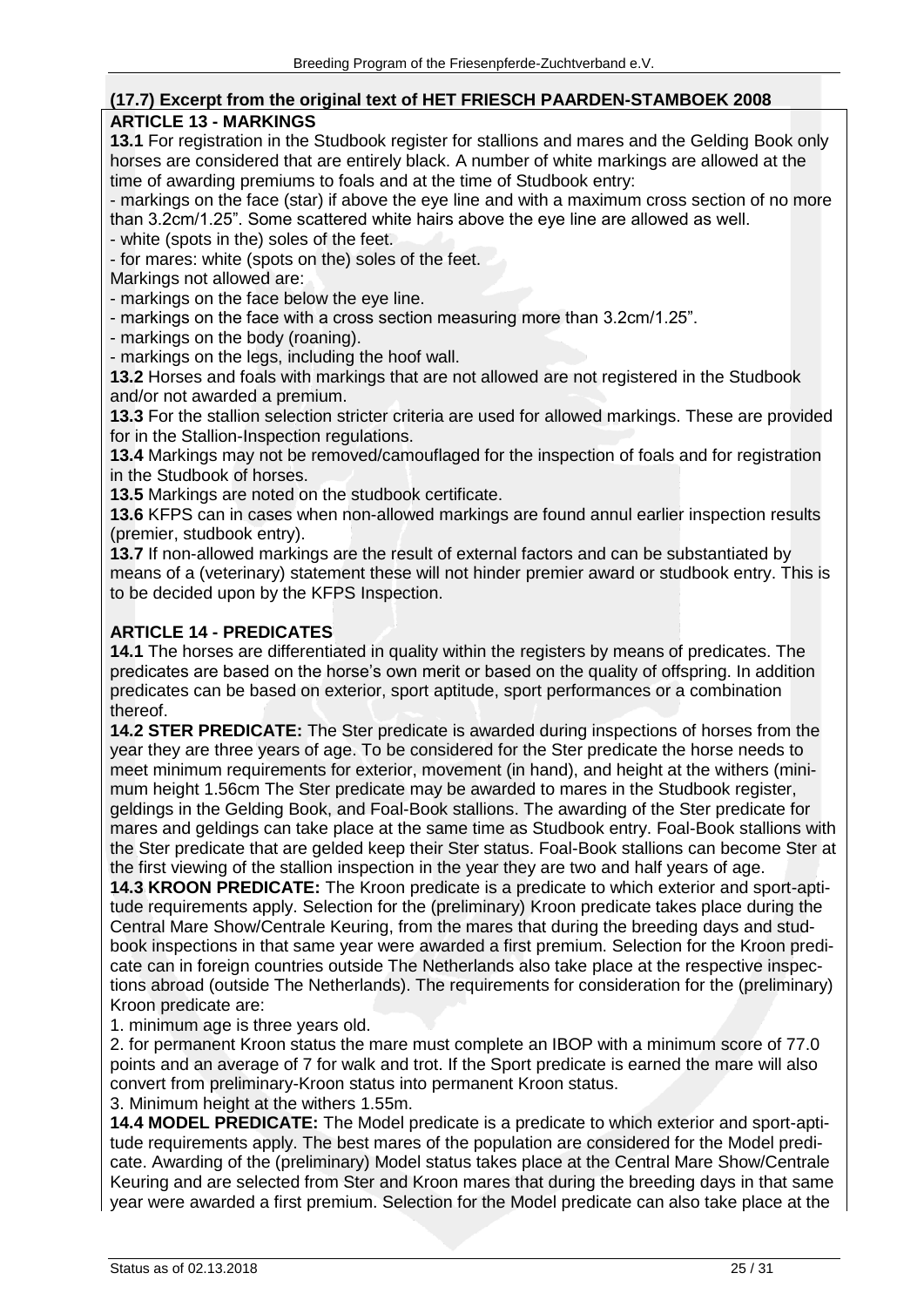respective inspections abroad (outside The Netherlands). The requirements for the (preliminary) Model status are:

1. minimum age is 7 years old.

2. the mare must have produced a foal or have a foal on her. for permanent Model status the mare must complete an IBOP with a minimum score of 77.0 points and an average of 7 for walk and trot. If the Sport predicate is earned the mare will convert from preliminary-Model status into permanent Model status.

3. minimum height at the withers 1.58m.

**14.5 SPORT PREDICATE**: The Sport predicate can be awarded to mares, geldings, and stallions that achieve good results in competitive sport. The Sport predicate can only be obtained based on results achieved at shows registered with the "Koninklijke Nederlands Hippische Sportfederatie"/Royal Dutch Equestrian Sport Federation (KNHS)The scores registered with KNHS determine qualification for the Sport predicate. The minimum requirements for awarding of the Sport predicate are:

1. Dressage: Z1 +5.

2. Show driving: cat. I & II honor class/ere klasse and cat. III open class/open klasse in one season six placements as prize winner in the "green season" (April 15 until October 1).

3. Driving (dressage): Z +10.

4. Driving (combined): class 3 +10. It has to be announced ahead of time to both KFPS and KNHS with which Friesian horse(s) one will participate. The horse has to have obtained at least 10 gain points in class 3 at the time the horse is entered with KFPS and KNHS to this end. The above-mentioned requirements apply to sport performances achieved in The Netherlands. For sport results achieved abroad comparable requirements will be applicable, to be evaluated the KFPS Inspection.

**14.6 PREFERENT FOR MARES:** Mares registered in the Foal Book and the Studbook may become Preferent on offspring. The Preferent predicate needs to be requested with KFPS. Preferent status may be requested both by the owner of a mare or by the owner of (one of) the offspring. Preferent status may also be requested posthumously. Preferent status for mares is granted when the mare in question has produced at least four quality horses. Quality horses are considered:

1.Ster or Model mares.

2. Ster geldings.

3.Foal Book Ster stallions.

4.Studbook stallions.

5.Stallions that made the second viewing of the stallion inspection.

**14.7 PREFERENT FOR STALLIONS:** The Preferent predicate can be awarded to stallions that have a lasting, special influence on the breed. For consideration for Preferent the quality of the offspring will be tested for the breeding-goal characteristics. The lasting value of a stallion is evaluated based on the predicates achieved by offspring, such as Preferent mares, dams to stallions and (based on the offspring) identified sons.

**14.8 PERFORMANCE-DAM/PRESTATIEMOEDER PREDICATE:** The predicate Performance dam/Prestatiemoeder is awarded to mares that have produced three direct offspring that were awarded the Sport predicate.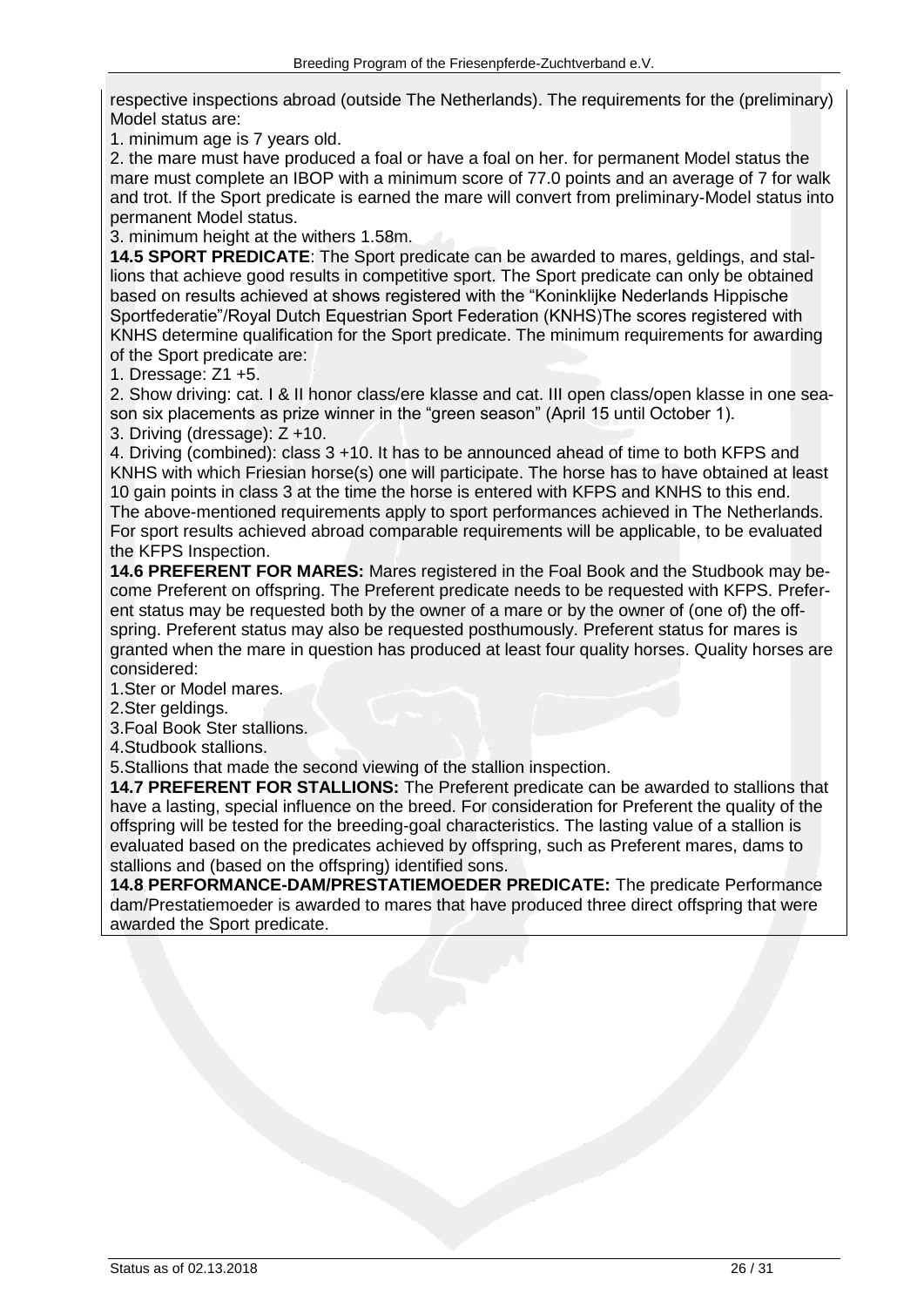#### **Appendix 1: List of health-affecting characteristics Appendix 2: Veterinary certificate Comments on the Stallion Evaluation**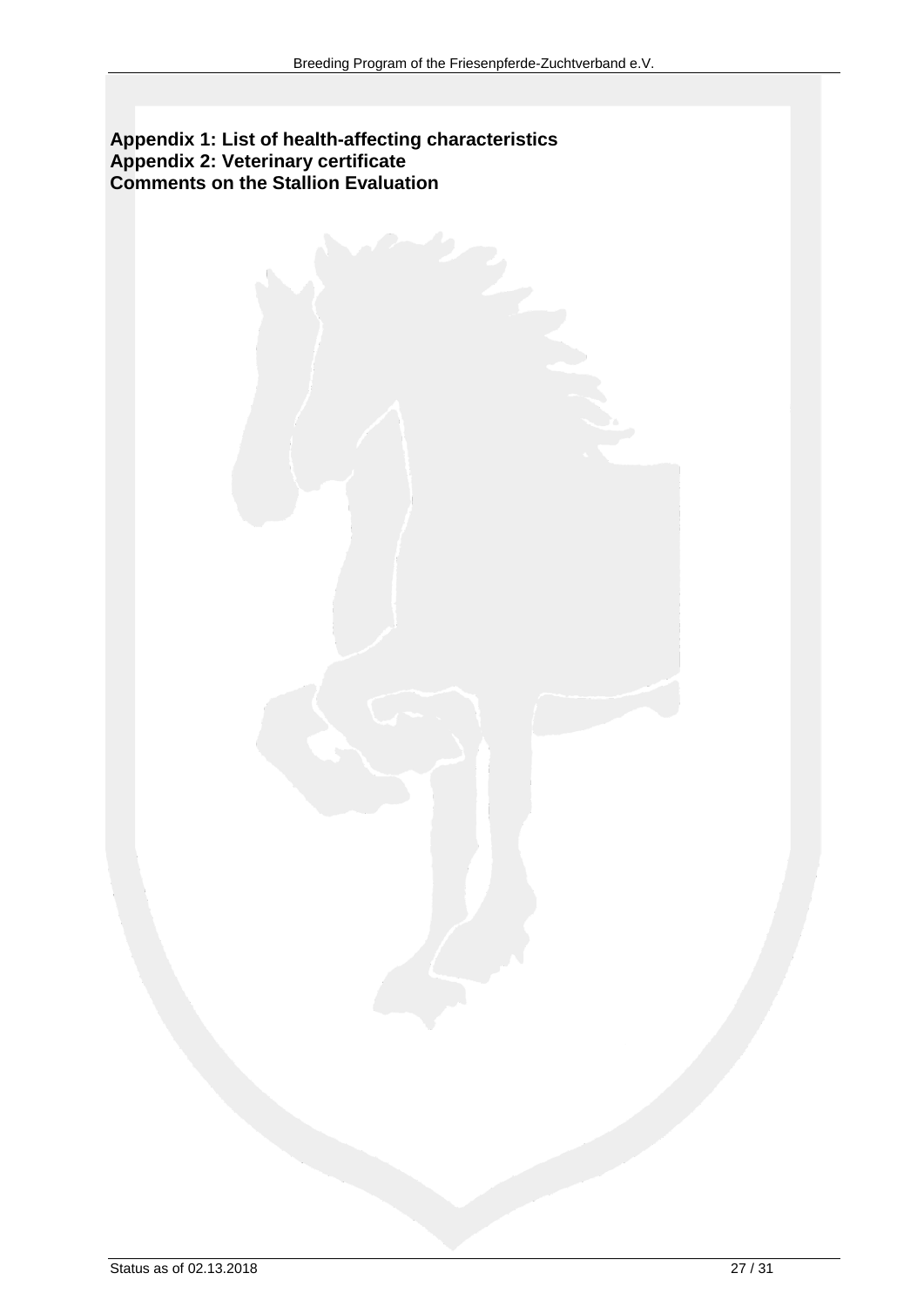## *Appendix 1*

*List of health-affecting characteristics / characteristics leading to exclusion from the Breeding Program*  (based on appendix 4 of the ZVO as of May 2014, Status as of May 2015)

<span id="page-27-2"></span><span id="page-27-1"></span><span id="page-27-0"></span>

| <b>Health characteristics</b>   | <b>Breed</b>      | <b>Examination/report-</b><br>ing by                                                                                    | <b>Maximum degree of manifesta-</b><br>tion                                                                                                                                                                                                                                    | <b>Registration regula-</b><br>tions:<br><b>Stallions/Mares - Stud</b><br><b>Book Section</b>                                                                                | <b>Monitoring of registered</b><br>horses                                                                                                     |
|---------------------------------|-------------------|-------------------------------------------------------------------------------------------------------------------------|--------------------------------------------------------------------------------------------------------------------------------------------------------------------------------------------------------------------------------------------------------------------------------|------------------------------------------------------------------------------------------------------------------------------------------------------------------------------|-----------------------------------------------------------------------------------------------------------------------------------------------|
| Jaw abnormalities               | all               | Stallions: special vet-<br>erinary examination<br>Mares: In case of sus-<br>picion, special veteri-<br>nary examination | The incisors must not protrude by<br>more than 50% of the surface of<br>the teeth. Deviations of one or<br>several tooth, such as a shewed<br>tooth, are among exclusion crite-<br>ria. Special arrangements can be<br>found in the respective ZVO sec-<br>tions of the breed. | Stallion: not allowed for<br>licensing, registered in<br>the Annex<br>Mares: registered in the<br>Annex<br>For riding horses: in<br>Stallions' Book II and<br>Mares' Book II | Information in the data-<br>base of the respective<br><b>Breeding Society - infor-</b><br>mation can be obtained<br>from the Breeding Society |
| Cryptorchidism/<br>Microorchism | all               | Stallions: special vet-<br>erinary examination                                                                          | Both testicles should be of nor-<br>mal and equal size, shape and<br>density and should have de-<br>scended completely into the scro-<br>tum.                                                                                                                                  | Stallion: not allowed for<br>licensing, registered in<br>the Annex<br>For riding horses: in<br>Stallions' Book II and<br>Mares' Book II                                      | Information in the data-<br>base of the respective<br><b>Breeding Society - infor-</b><br>mation can be obtained<br>from the Breeding Society |
| Osteochondrosis                 |                   | Riding horses   Stallions: special vet-<br>erinary examination                                                          | in the knee 1 OCD finding<br>in the ankle joint and in more<br>than 1 other joint 1 OCD finding<br>(3 and more OCD findings)                                                                                                                                                   | Stallion: not allowed for<br>licensing, registered in<br>Stallions' Book II                                                                                                  | Information in the data-<br>base of the respective<br>Breeding Society - infor-<br>mation can be obtained<br>from the Breeding Society        |
| Patellaluxation or -fixation    | Shetland<br>Pony, | Stallions: special vet-<br>erinary examination<br>(Palpation)                                                           | A dislocible patella                                                                                                                                                                                                                                                           | Stallion: not allowed for<br>licensing, registered in<br>the Annex                                                                                                           | Information in the data-<br>base of the respective<br>Breeding Society -                                                                      |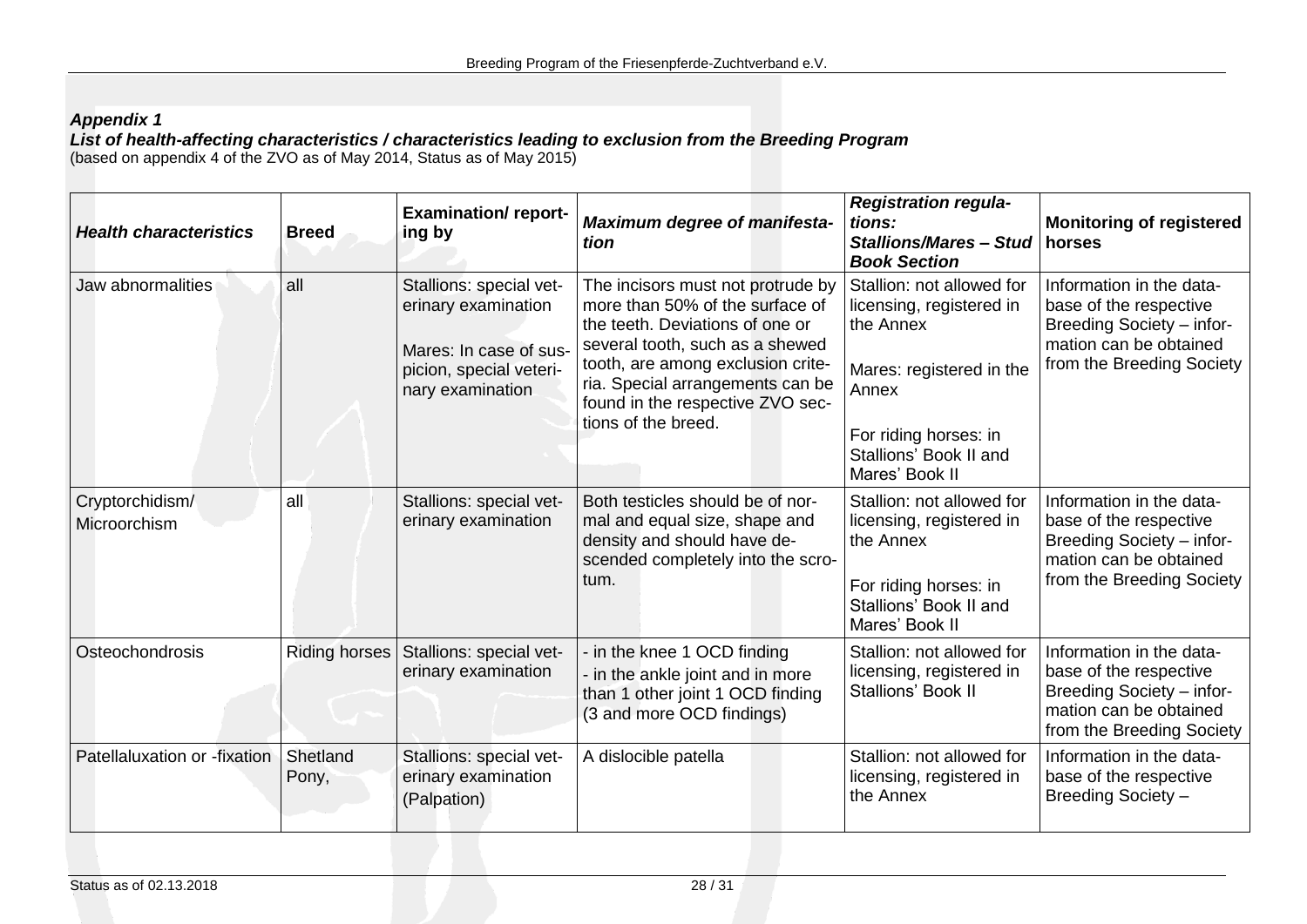|                                                    | German Part-<br><b>Bred Shet-</b><br>land Pony,<br>German<br>Classic Pony,<br>Friesian<br>Horse,<br><b>Tinker</b> | Due to palpatory and<br>adspectory examina-<br>tion                                     |                                   |                                                                             | information can be ob-<br>tained from the Breeding<br>Society                                                                          |
|----------------------------------------------------|-------------------------------------------------------------------------------------------------------------------|-----------------------------------------------------------------------------------------|-----------------------------------|-----------------------------------------------------------------------------|----------------------------------------------------------------------------------------------------------------------------------------|
| Hemiplegia laryngis (Pa-<br>ralysis of the larynx) | all                                                                                                               | Stallions with inspira-<br>tory breathing noise:<br>special veterinary ex-<br>amination | Paralysis of the larynx Paralysis | Stallion: not allowed for<br>licensing, registered in<br>Stallions' Book II | Information in the data-<br>base of the respective<br>Breeding Society - infor-<br>mation can be obtained<br>from the Breeding Society |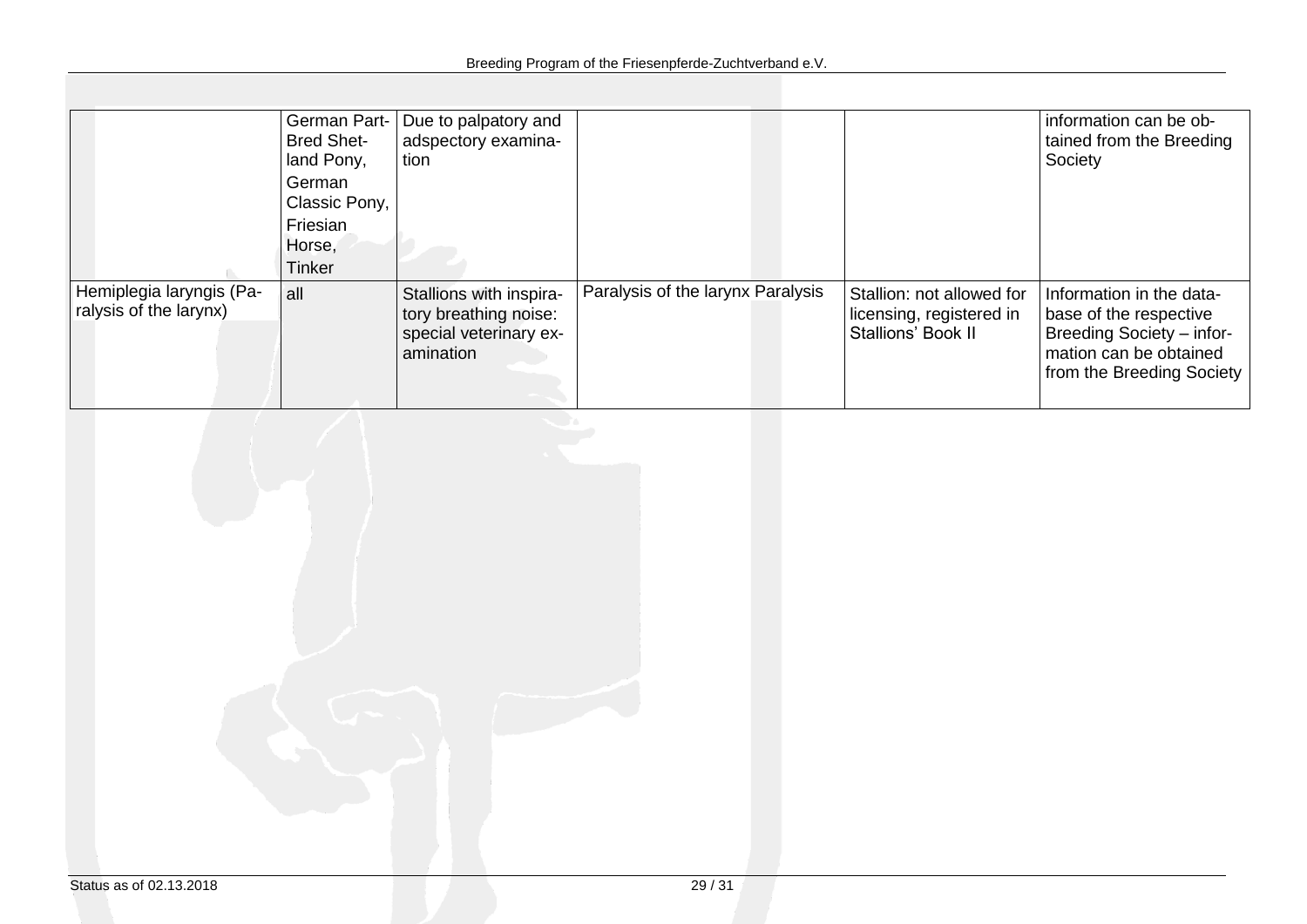| <b>Appendix 2</b>                                     |  |
|-------------------------------------------------------|--|
| Stallion Evaluation to be conducted by a veterinarian |  |

| Reg. number:<br>Stick measurement:<br>Microchip number:<br>Position of the horse teeth:<br>normal / abnormal: _<br>Abnormal results of an eye examination in a darkened room:<br>yes / no<br>Signs of summer eczema<br>yes / no<br>Signs of contagious sicknesses such as strangles, fungus or similar:<br>yes / no<br>Muscular System symmetrical:<br>yes / no<br>Hernias: yes, / no, remarks: _<br>Normal heart and lung function in calm state?<br>yes / no<br>Normal heart and lung function under physical stress?<br>yes / no<br>Testicles:<br>normal / same size / unusual hard / soft / unequal / oversized / small / twisted<br>Limbs: Examination of joints and sheaths.<br>Front:<br>Left:<br>normal / abnormal: expression and abnormal absolution of the state of the state of the state of the state of the state of the state of the state of the state of the state of the state of the state of the state of the state<br>Right:<br>normal / abnormal: experience of the state of the state of the state of the state of the state of the state of<br>Back:<br>Left:<br>normal / abnormal: experience and a series of the series of the series of the series of the series of the series of the series of the series of the series of the series of the series of the series of the series of the seri<br>Right:<br>normal / abnormal: ____<br>Signs of habitual or stationary patellar luxation "jumping patella"<br>yes / no<br>Hoof shape<br>Front:<br>Left:<br>Right:<br><u> 1989 - Johann Stein, Amerikaansk politiker († 1908)</u><br>Back:<br>Left:<br>Right: | Name of the Stallion: |  |
|---------------------------------------------------------------------------------------------------------------------------------------------------------------------------------------------------------------------------------------------------------------------------------------------------------------------------------------------------------------------------------------------------------------------------------------------------------------------------------------------------------------------------------------------------------------------------------------------------------------------------------------------------------------------------------------------------------------------------------------------------------------------------------------------------------------------------------------------------------------------------------------------------------------------------------------------------------------------------------------------------------------------------------------------------------------------------------------------------------------------------------------------------------------------------------------------------------------------------------------------------------------------------------------------------------------------------------------------------------------------------------------------------------------------------------------------------------------------------------------------------------------------------------------------------------------------------------------|-----------------------|--|
|                                                                                                                                                                                                                                                                                                                                                                                                                                                                                                                                                                                                                                                                                                                                                                                                                                                                                                                                                                                                                                                                                                                                                                                                                                                                                                                                                                                                                                                                                                                                                                                       |                       |  |
|                                                                                                                                                                                                                                                                                                                                                                                                                                                                                                                                                                                                                                                                                                                                                                                                                                                                                                                                                                                                                                                                                                                                                                                                                                                                                                                                                                                                                                                                                                                                                                                       |                       |  |
|                                                                                                                                                                                                                                                                                                                                                                                                                                                                                                                                                                                                                                                                                                                                                                                                                                                                                                                                                                                                                                                                                                                                                                                                                                                                                                                                                                                                                                                                                                                                                                                       |                       |  |
|                                                                                                                                                                                                                                                                                                                                                                                                                                                                                                                                                                                                                                                                                                                                                                                                                                                                                                                                                                                                                                                                                                                                                                                                                                                                                                                                                                                                                                                                                                                                                                                       |                       |  |
|                                                                                                                                                                                                                                                                                                                                                                                                                                                                                                                                                                                                                                                                                                                                                                                                                                                                                                                                                                                                                                                                                                                                                                                                                                                                                                                                                                                                                                                                                                                                                                                       |                       |  |
|                                                                                                                                                                                                                                                                                                                                                                                                                                                                                                                                                                                                                                                                                                                                                                                                                                                                                                                                                                                                                                                                                                                                                                                                                                                                                                                                                                                                                                                                                                                                                                                       |                       |  |
|                                                                                                                                                                                                                                                                                                                                                                                                                                                                                                                                                                                                                                                                                                                                                                                                                                                                                                                                                                                                                                                                                                                                                                                                                                                                                                                                                                                                                                                                                                                                                                                       |                       |  |
|                                                                                                                                                                                                                                                                                                                                                                                                                                                                                                                                                                                                                                                                                                                                                                                                                                                                                                                                                                                                                                                                                                                                                                                                                                                                                                                                                                                                                                                                                                                                                                                       |                       |  |
|                                                                                                                                                                                                                                                                                                                                                                                                                                                                                                                                                                                                                                                                                                                                                                                                                                                                                                                                                                                                                                                                                                                                                                                                                                                                                                                                                                                                                                                                                                                                                                                       |                       |  |
|                                                                                                                                                                                                                                                                                                                                                                                                                                                                                                                                                                                                                                                                                                                                                                                                                                                                                                                                                                                                                                                                                                                                                                                                                                                                                                                                                                                                                                                                                                                                                                                       |                       |  |
|                                                                                                                                                                                                                                                                                                                                                                                                                                                                                                                                                                                                                                                                                                                                                                                                                                                                                                                                                                                                                                                                                                                                                                                                                                                                                                                                                                                                                                                                                                                                                                                       |                       |  |
|                                                                                                                                                                                                                                                                                                                                                                                                                                                                                                                                                                                                                                                                                                                                                                                                                                                                                                                                                                                                                                                                                                                                                                                                                                                                                                                                                                                                                                                                                                                                                                                       |                       |  |
|                                                                                                                                                                                                                                                                                                                                                                                                                                                                                                                                                                                                                                                                                                                                                                                                                                                                                                                                                                                                                                                                                                                                                                                                                                                                                                                                                                                                                                                                                                                                                                                       |                       |  |
|                                                                                                                                                                                                                                                                                                                                                                                                                                                                                                                                                                                                                                                                                                                                                                                                                                                                                                                                                                                                                                                                                                                                                                                                                                                                                                                                                                                                                                                                                                                                                                                       |                       |  |
|                                                                                                                                                                                                                                                                                                                                                                                                                                                                                                                                                                                                                                                                                                                                                                                                                                                                                                                                                                                                                                                                                                                                                                                                                                                                                                                                                                                                                                                                                                                                                                                       |                       |  |
|                                                                                                                                                                                                                                                                                                                                                                                                                                                                                                                                                                                                                                                                                                                                                                                                                                                                                                                                                                                                                                                                                                                                                                                                                                                                                                                                                                                                                                                                                                                                                                                       |                       |  |
|                                                                                                                                                                                                                                                                                                                                                                                                                                                                                                                                                                                                                                                                                                                                                                                                                                                                                                                                                                                                                                                                                                                                                                                                                                                                                                                                                                                                                                                                                                                                                                                       |                       |  |
|                                                                                                                                                                                                                                                                                                                                                                                                                                                                                                                                                                                                                                                                                                                                                                                                                                                                                                                                                                                                                                                                                                                                                                                                                                                                                                                                                                                                                                                                                                                                                                                       |                       |  |
|                                                                                                                                                                                                                                                                                                                                                                                                                                                                                                                                                                                                                                                                                                                                                                                                                                                                                                                                                                                                                                                                                                                                                                                                                                                                                                                                                                                                                                                                                                                                                                                       |                       |  |
|                                                                                                                                                                                                                                                                                                                                                                                                                                                                                                                                                                                                                                                                                                                                                                                                                                                                                                                                                                                                                                                                                                                                                                                                                                                                                                                                                                                                                                                                                                                                                                                       |                       |  |
|                                                                                                                                                                                                                                                                                                                                                                                                                                                                                                                                                                                                                                                                                                                                                                                                                                                                                                                                                                                                                                                                                                                                                                                                                                                                                                                                                                                                                                                                                                                                                                                       |                       |  |
|                                                                                                                                                                                                                                                                                                                                                                                                                                                                                                                                                                                                                                                                                                                                                                                                                                                                                                                                                                                                                                                                                                                                                                                                                                                                                                                                                                                                                                                                                                                                                                                       |                       |  |
|                                                                                                                                                                                                                                                                                                                                                                                                                                                                                                                                                                                                                                                                                                                                                                                                                                                                                                                                                                                                                                                                                                                                                                                                                                                                                                                                                                                                                                                                                                                                                                                       |                       |  |
|                                                                                                                                                                                                                                                                                                                                                                                                                                                                                                                                                                                                                                                                                                                                                                                                                                                                                                                                                                                                                                                                                                                                                                                                                                                                                                                                                                                                                                                                                                                                                                                       |                       |  |
| Position of limbs:<br>normal / abnormal: experience of the contract of the contract of the contract of the contract of the contract of the contract of the contract of the contract of the contract of the contract of the contract of the contract                                                                                                                                                                                                                                                                                                                                                                                                                                                                                                                                                                                                                                                                                                                                                                                                                                                                                                                                                                                                                                                                                                                                                                                                                                                                                                                                   |                       |  |
| Movement on hard and even ground without previous physical stress and lead by hand:                                                                                                                                                                                                                                                                                                                                                                                                                                                                                                                                                                                                                                                                                                                                                                                                                                                                                                                                                                                                                                                                                                                                                                                                                                                                                                                                                                                                                                                                                                   |                       |  |
| Walk:<br>normal / abnormal: <b>All and All and All and All and All and All and All and All and All and All and All and All and All and All and All and All and All and All and All and All and All and All and All and All and All and Al</b>                                                                                                                                                                                                                                                                                                                                                                                                                                                                                                                                                                                                                                                                                                                                                                                                                                                                                                                                                                                                                                                                                                                                                                                                                                                                                                                                         |                       |  |
| normal / abnormal:<br>Trot:                                                                                                                                                                                                                                                                                                                                                                                                                                                                                                                                                                                                                                                                                                                                                                                                                                                                                                                                                                                                                                                                                                                                                                                                                                                                                                                                                                                                                                                                                                                                                           |                       |  |
| Pain while turning:<br>yes / no                                                                                                                                                                                                                                                                                                                                                                                                                                                                                                                                                                                                                                                                                                                                                                                                                                                                                                                                                                                                                                                                                                                                                                                                                                                                                                                                                                                                                                                                                                                                                       |                       |  |
| Lameness after 1/2 minutes flexion test:                                                                                                                                                                                                                                                                                                                                                                                                                                                                                                                                                                                                                                                                                                                                                                                                                                                                                                                                                                                                                                                                                                                                                                                                                                                                                                                                                                                                                                                                                                                                              |                       |  |
| Front:<br>Left:<br>yes / no                                                                                                                                                                                                                                                                                                                                                                                                                                                                                                                                                                                                                                                                                                                                                                                                                                                                                                                                                                                                                                                                                                                                                                                                                                                                                                                                                                                                                                                                                                                                                           |                       |  |
| Right:<br>yes / no                                                                                                                                                                                                                                                                                                                                                                                                                                                                                                                                                                                                                                                                                                                                                                                                                                                                                                                                                                                                                                                                                                                                                                                                                                                                                                                                                                                                                                                                                                                                                                    |                       |  |
| Back:<br>Left:<br>yes / no                                                                                                                                                                                                                                                                                                                                                                                                                                                                                                                                                                                                                                                                                                                                                                                                                                                                                                                                                                                                                                                                                                                                                                                                                                                                                                                                                                                                                                                                                                                                                            |                       |  |
| Right:<br>yes / no                                                                                                                                                                                                                                                                                                                                                                                                                                                                                                                                                                                                                                                                                                                                                                                                                                                                                                                                                                                                                                                                                                                                                                                                                                                                                                                                                                                                                                                                                                                                                                    |                       |  |
| Lameness after 1 1/2 minutes flexion test:                                                                                                                                                                                                                                                                                                                                                                                                                                                                                                                                                                                                                                                                                                                                                                                                                                                                                                                                                                                                                                                                                                                                                                                                                                                                                                                                                                                                                                                                                                                                            |                       |  |
| Front:<br>Left:<br>yes / no                                                                                                                                                                                                                                                                                                                                                                                                                                                                                                                                                                                                                                                                                                                                                                                                                                                                                                                                                                                                                                                                                                                                                                                                                                                                                                                                                                                                                                                                                                                                                           |                       |  |
| Right:<br>yes / no                                                                                                                                                                                                                                                                                                                                                                                                                                                                                                                                                                                                                                                                                                                                                                                                                                                                                                                                                                                                                                                                                                                                                                                                                                                                                                                                                                                                                                                                                                                                                                    |                       |  |
| Left:<br>Back:<br>yes / no                                                                                                                                                                                                                                                                                                                                                                                                                                                                                                                                                                                                                                                                                                                                                                                                                                                                                                                                                                                                                                                                                                                                                                                                                                                                                                                                                                                                                                                                                                                                                            |                       |  |
| Right:<br>yes / no                                                                                                                                                                                                                                                                                                                                                                                                                                                                                                                                                                                                                                                                                                                                                                                                                                                                                                                                                                                                                                                                                                                                                                                                                                                                                                                                                                                                                                                                                                                                                                    |                       |  |
| Doping control:<br>yes / no                                                                                                                                                                                                                                                                                                                                                                                                                                                                                                                                                                                                                                                                                                                                                                                                                                                                                                                                                                                                                                                                                                                                                                                                                                                                                                                                                                                                                                                                                                                                                           |                       |  |

City, Date, Signature and stamp of the veterinarian

\_\_\_\_\_\_\_\_\_\_\_\_\_\_\_\_\_\_\_\_\_\_\_\_\_\_\_\_\_\_\_\_\_\_\_\_\_\_\_\_\_\_\_\_\_\_\_\_\_\_\_\_\_\_\_\_\_\_\_\_\_\_\_\_\_\_